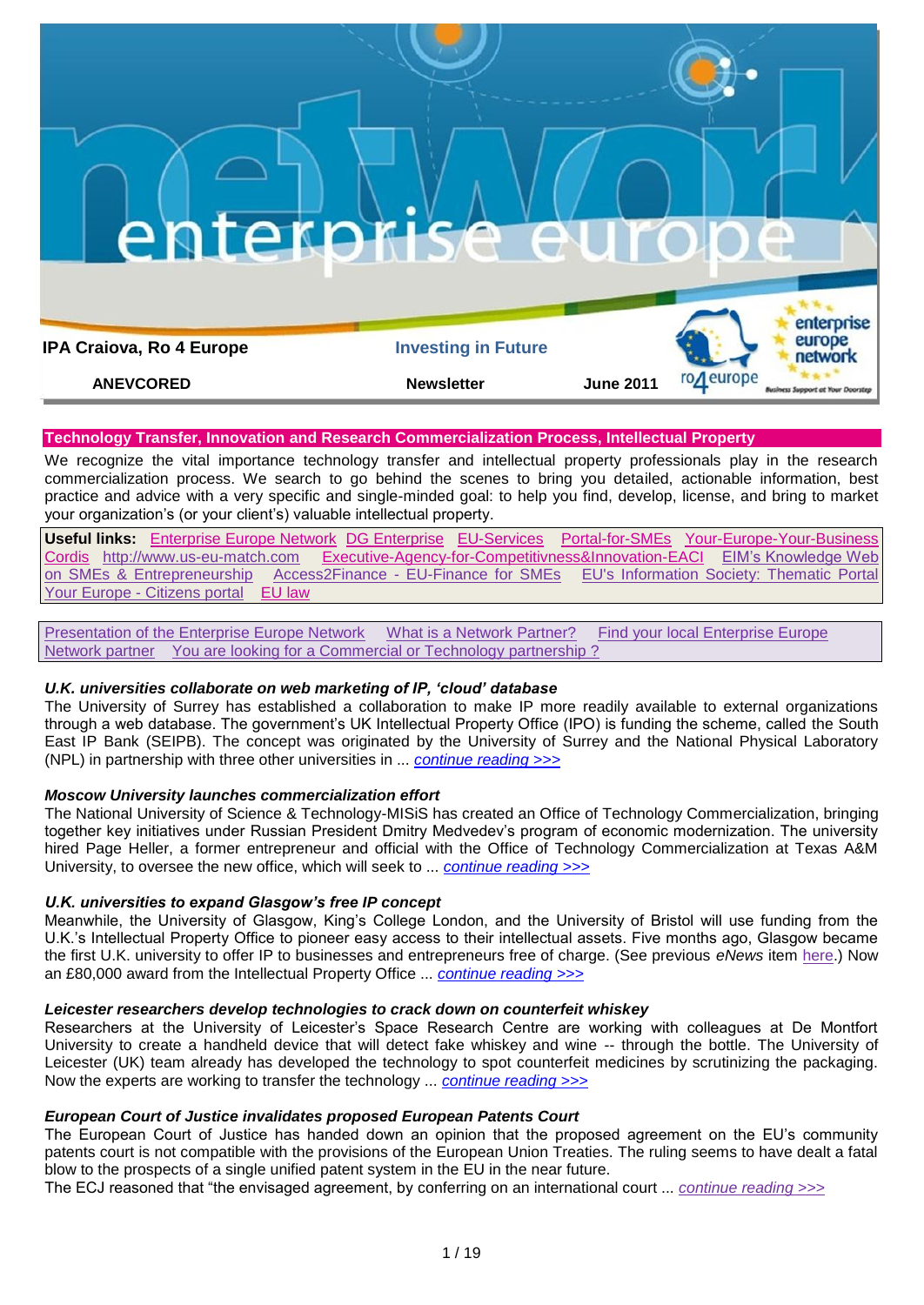## *Report examines time needed to obtain a patent*

How much time does it take to get a patent? That"s a question nearly every inventor and tech transfer professional would like answered. InvnTree IP Services Pvt. Ltd. seeks to address the question in this report [\(click here\)](http://invntree.com/blogs/how-long-does-it-take-get-patent) of the same name. Founder Kartik Puttaiah writes that the time required to obtain a patent depends on several factors, including the country in which the patent application is filed, the field of technology to which the application relates, and steps taken to expedite the process. The study, which incorporates more than 687,000 data points, features five-year trend data for the United States, European Patent Office, Japan, Canada, the United Kingdom, France, and Germany.

### *Avoid these five legal traps for start-ups*

Writing on his blog *Startup Professional Musings*, Martin Zwilling observes that, although every start-up is unique, certain common mistakes can lead to legal complications that jeopardize the long-term success of the business. Don"t be afraid to consult legal counsel if any of these raise qualms for you: **Failure to document a founder agreement at the beginning.** Early co-founders often drop out of the picture due to disagreements,... *[continue reading >>>](http://www.technologytransfertactics.com/content/2011/05/04/avoid-these-five-legal-traps-for-start-ups/)*

## *Vanderbilt scientists discover new class of insect repellant*

Imagine an insect repellant that not only is thousands of times more effective than DEET -- the active ingredient in most commercial mosquito repellants -- but also works against all types of insects, including flies, moths, and ants. That possibility has been created by the discovery of a class of insect repellant developed in the laboratory of Vanderbilt Professor of Biological Sciences and Pharmacology Laurence Zwiebel and reported ... *[continue reading >>>](http://www.technologytransfertactics.com/content/2011/05/11/vanderbilt-scientists-discover-new-class-of-insect-repellant/)*

## *Purdue student seeks to commercialize electric motorcycle*

A Purdue University student who built a street-legal motorcycle that can be powered by plug-in AC current or solar energy is looking to build and commercialize a second-generation version that will be faster and more powerful. "2<sup>nd</sup>-generation version will be similar to the first in two ways: it will cost less than a penny per mile to operate, it will have instant, silent and constant acceleration that outpaces urban traffic because there is no shifting or clutch." ... *[continue reading >>>](http://www.technologytransfertactics.com/content/2011/05/11/purdue-student-seeks-to-commercialize-electric-motorcycle/)*

## *Start-up incubation goes in-house with UPenn"s UPStart program*

Becoming a facilitator of early-stage company formation and incubation is a departure from the core competency of most TTOs. While some universities historically have been active in start-up formation and mentoring, such as Yale with its New Venture program, others are just starting to ramp up their efforts. A common thread among start-up-oriented TTOs is that they have dedicated venture teams focused on ... *[continue reading >>>](http://www.technologytransfertactics.com/content/2011/05/18/start-up-incubation-goes-in-house-with-upenn%e2%80%99s-upstart-program/)*

# *Include these 10 essentials in your business plan*

Writing on his blog *Startup Professionals Musings*, Martin Zwilling outlines the attributes of a business plan that make it investment-grade for outside investors – attributes which also will benefit the founders, who are the ultimate investors. Here are key business plan elements that investors seek: **Define the problem.** Start with the problem you are solving, not a description of the company ... *[continue reading >>>](http://www.technologytransfertactics.com/content/2011/05/18/include-these-10-essentials-in-your-business-plan/)*

### *U Manchester forms investment partnership to support tech businesses*

Investment group Envestors has joined forces with The University of Manchester Incubator Company, its IP division UMIP, and Manchester Science Parks to provide funding and business support for enterprising technology businesses in the region. The partnership brings together start-up enterprises with access to finance to inject much-needed capital at the development stage ... *[continue reading >>>](http://www.ipmarketingadvisor.com/content/2011/05/17/u-manchester-forms-investment-partnership-to-support-tech-businesses/)*

### *Scottish universities lead the way in spin-outs*

Dundee, Abertay and St. Andrews Universities have helped Scotland to the best record in the UK for producing spin-out companies, according to Internet database Spinouts UK. It found that Scotland"s universities produced 172 companies, well above the total for any other UK region. Between them the three universities accounted for 48 spin-outs. The list covers a wide variety of technologies, such as the wearable ... *[continue reading >>>](http://www.ipmarketingadvisor.com/content/2011/05/17/scottish-universities-lead-the-way-in-spin-outs/)*

### *EU lawmakers back plans to establish regional patent system*

European Union lawmakers approved long-debated plans to create the first region-wide patent system, leaving the door open for hold-outs Italy and Spain to join at a later stage. The European Parliament, meeting in Strasbourg, France, adopted the proposal, allowing supporters of the plan to press ahead without the full support of the EU"s 27 nations. "For far too long EU inventors and innovative ... *[continue reading >>>](http://www.technologytransfertactics.com/content/2011/02/23/eu-lawmakers-back-plans-to-establish-regional-patent-system/)*

### *Italian company"s sweet spot found in ASU"s early-stage medical device*

Tech transfer offices spend a good deal of time evaluating technologies and determining their market potential, but it's important to keep in mind that a good technology alone does not guarantee that your marketing efforts will be successful. Just ask Andrea Mills, Technology Intelligence-North America for Zcube, the research venture of Italian pharmaceutical Zambon Co. "It"s important to be ... *[continue reading >>>](http://www.ipmarketingadvisor.com/content/2011/02/15/italian-company%e2%80%99s-sweet-spot-found-in-asu%e2%80%99s-early-stage-medical-device/)*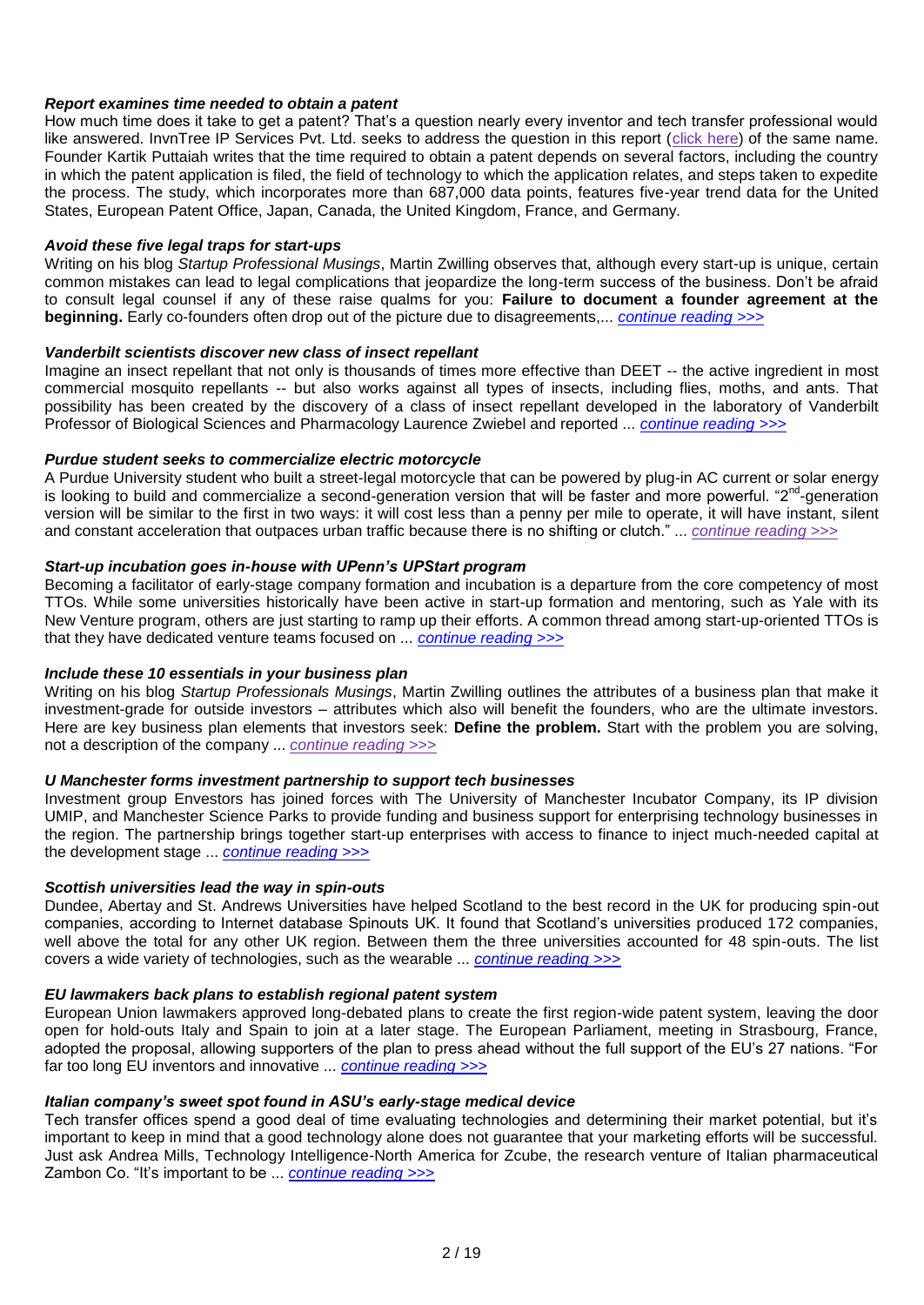## *Eindhoven University builds affordable alternative to mega-laser X-FEL*

Stanford University"s X-ray Free Electron Laser (X-FEL) has a price tag of hundreds of millions of dollars. The technology provides images of molecules in action, using a kilometer-long electron accelerator. Researchers at the Netherlands" Eindhoven University of Technology (TU/e) have developed an alternative that can perform many of the same tasks but fits on a tabletop and costs less than \$1 million ... *[continue reading >>>](http://www.technologytransfertactics.com/content/2011/01/12/eindhoven-university-builds-affordable-alternative-to-mega-laser-x-fel/)*

## *Irish researchers launch new web search option to enable better online collaboration*

HeyStaks Technologies, an Irish web start-up, has opened its doors to the public. HeyStaks allows searchers to collaborate with friends and colleagues as they search for information online, improving the productivity of the average searcher by up to 50%. The technology was developed as part of the research group of Professor Barry Smyth and the CLARITY Centre for Sensor Web Technologies, a Science Foundation ... *[continue reading >>>](http://www.technologytransfertactics.com/content/2011/01/19/irish-researchers-launch-new-web-search-option-to-enable-better-online-collaboration/)*

## *U of Glasgow making IP freely available to businesses, others*

There may still be no such thing as a free lunch, but there is definitely such a thing as free IP, thanks to the University of Glasgow …*[continue reading >>>](http://www.technologytransfertactics.com/lp/ipma-issue-2010/)*

## *Oxford spinoff develops affordable solar technology*

A company spun out of U.K."s Oxford University has developed solar cell technology manufactured from cheap, abundant, nontoxic, and noncorrosive materials that can be scaled to any volume. Harnessing the sun"s energy, the solar cells are printed onto glass or other surfaces, available in a range of colors, and ideal for new buildings where solar cells are incorporated into glazing panels and walls ... *[continue reading >>>](http://www.technologytransfertactics.com/content/2011/01/12/oxford-spinoff-develops-affordable-solar-technology/)*

## *UC-Dublin start-up launches in U.S. market*

Tethras Technologies of County Dublin, Ireland, an app localization company based at NovaUCD, conducted its U.S. launch at Macworld 2011 in San Francisco. The University College Dublin (UCD) start-up was established last year to help mobile app developers publish their apps in multiple languages. Most apps are developed in the U.S. and published mainly in English. Tethras' cloud-based localization as a ... *[continue reading >>>](http://www.technologytransfertactics.com/content/2011/02/02/uc-dublin-start-up-launches-in-us-market/)* 

# *How to build a well-oiled sales and marketing machine for your start-up*

"Let"s face it: marketing and sales usually don"t play nice," says Adam Blitzer, COO of Pardot, a marketing automation and lead generation vendor. "Like siblings, they behave for the neighbors (clients and partners), but behind closed doors it"s the blame game; marketing says sales does a poor job turning leads into customers; sales says marketing provides lousy leads in the first place." ... *[continue reading >>>](http://www.ipmarketingadvisor.com/content/2011/04/12/how-to-build-a-well-oiled-sales-and-marketing-machine-for-your-start-up/)*

# *U-Strathclyde spinout to apply new technology for tackling infection*

Fixed Phage Limited has been spun out to commercialize technology developed at the University of Strathclyde in Glasgow, Scotland, for tackling bacterial infection and contamination, including superbugs such as MRSA. The start-up will develop products based on patented technology to treat and prevent infection and bacterial contamination in medicine, food safety, environmental sanitation, and other areas ... *[continue reading >>>](http://www.technologytransfertactics.com/content/2011/02/09/u-strathclyde-spinout-to-apply-new-technology-for-tackling-infection/)*

## *British Columbia Cancer Agency licenses handheld device to detect melanoma*

Detecting melanoma -- the most lethal form of skin cancer -- still relies on the ability of dermatologists to eyeball moles and decide which ones warrant a biopsy. A handheld device developed by scientists at the British Columbia Cancer Agency (BCCA) and licensed to Verisante Technology could provide instant information about the molecular makeup of moles ... *[continue reading >>>](http://www.technologytransfertactics.com/content/2011/02/09/british-columbia-cancer-agency-licenses-handheld-device-to-detect-melanoma/)*

### *Isis, Oxford Nutrascience ink global licensing deal*

Isis Innovation Limited, the TTO wholly owned by the University of Oxford, U.K., has signed a global exclusive licensing deal with medicine delivery systems developer Oxford Nutrascience Group plc, of Oxfordshire, U.K. Oxford Nutrascience will develop and commercialize products utilizing a taste-masking drug delivery technology developed by Dermot O'Hare, PhD, professor of chemistry, and his ... *[continue reading >>>](http://www.technologytransfertactics.com/content/2011/02/09/isis-oxford-nutrascience-ink-global-licensing-deal/)*

### *Baylor, Cell Medica ink exclusive license agreement*

The Center for Cell and Gene Therapy (CAGT) at Baylor College of Medicine has signed an exclusive license agreement and research collaboration with Cell Medica for the commercialization of an innovative cell-based treatment for cancers associated with the oncogenic Epstein Barr virus (EBV). Financial terms were not disclosed. The London-based cellular therapeutics company develops, manufactures, and markets ... [continue reading >>>](http://www.technologytransfertactics.com/content/2011/01/12/baylor-cell-medica-ink-exclusive-license-agreement/)

## *Weizmann Institute licenses reversible PEGylation technology*

Israeli firm Prolor Biotech has negotiated an exclusive license to a technology known as reversible PEGylation that was developed at the Weizmann Institute of Science. The agreement, brokered through Weizmann"s tech transfer and commercialization arm Yeda Research and Development, builds on an existing deal through which Prolor has been developing a preclinical-stage long-acting ... *[continue reading >>>](http://www.technologytransfertactics.com/content/2011/01/26/weizmann-institute-licenses-reversible-pegylation-technology/)*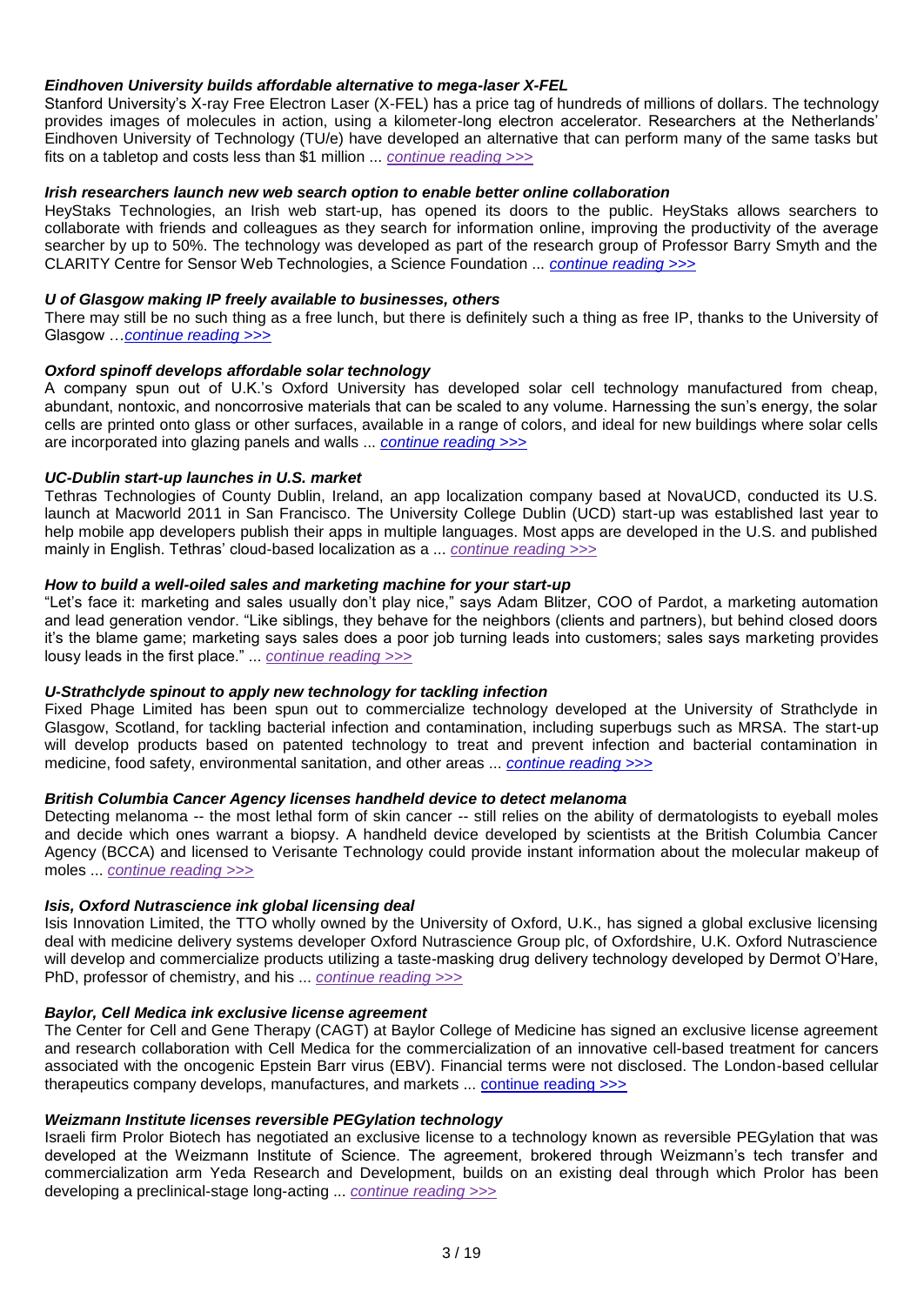## *UCSF, Sanofi ink research, intern deal*

French drug maker Sanofi-Aventis will fund up to five research projects a year at the University of California, San Francisco and allow UCSF students or fellows to conduct research as company interns as part of dual deals signed by the organizations. Sanofi-Aventis and UCSF also will develop cross-organizational teams in oncology to streamline the transition of drugs and biomarkers into the clinic. The potential ... *[continue reading >>>](http://www.technologytransfertactics.com/content/2011/01/26/ucsf-sanofi-ink-research-intern-deal/)*

## *Yissum, Hadasit license regenerative polymeric membrane implants*

Yissum Research Development Company Ltd., the technology transfer company of the Hebrew University of Jerusalem, and Hadasit Medical Research Services and Development Ltd., the tech transfer company of the Hadassah University Medical Center, have licensed regenerative membrane implant technology to RegeneCure, which plans to further develop and commercialize the technology for bone tissue ... *[continue reading >>>](http://www.technologytransfertactics.com/content/2011/03/16/yissum-hadasit-license-regenerative-polymeric-membrane-implants/)*

### *Harvard, Howard Hughes Medical Institute collaborate with Evotec in diabetes research*

Harvard University and the Howard Hughes Medical Institute (HHMI) have formed a collaboration with Evotec AG, of Hamburg, Germany, to discover and develop diabetes treatments. The initial goal of the collaboration is to identify and develop physiological mechanisms and targets that regulate beta cell replication. The partnership will be fueled by scientific contributions from Harvard and HHMI ... *[continue reading >>>](http://www.technologytransfertactics.com/content/2011/03/16/harvard-howard-hughes-medical-institute-collaborate-with-evotec-in-diabetes-research/)*

### *"Brokerage session" to highlight university-industry confab*

A number of British universities in the Midlands area are partnering to put on an event May 10th specifically designed to increase collaboration between academia and industry – with a twist. Its key element will be a "brokerage session" in which university representatives will have one-on-one meetings with representatives from industry. Meeting schedules will be managed by an on-line software tool, available to participants once they have completed their registration ... *[continue reading >>>](http://www.ipmarketingadvisor.com/content/2011/03/29/%e2%80%98brokerage-session%e2%80%99-to-highlight-university-industry-confab/)*

### *How* **not** *to lose customers in 2011*

Customer retention is one of the key marketing goals for any business, and marketing, and uber U.K. Limited, a customer loyalty specialty firm, has come up with these tips on how to develop a successful customer relationship management strategy: **Data: don't just collect it, use it.** "You want information from your customer and they"re willing to give it to you if they know you"re going to use it for their benefit ... *[continue reading >>>](http://www.ipmarketingadvisor.com/content/2011/04/26/how-not-to-lose-customers-in-2011/)*

## *Before you seek funding, charm a VC into mentoring you*

VCs are good for much more than just their money, Larry Chiang of Duck9 writes on GigaOM. "VCs might get criticized for their lack of domain knowledge, but they have great general business knowledge, and a VC"s BlackBerry can be a distribution channel in itself," he says. "The tricky part is charming them into helping you." Use Chiang"s tips to help you go from outsider to VIP ... *[continue reading >>>](http://www.technologytransfertactics.com/content/2011/01/12/before-you-seek-funding-charm-a-vc-into-mentoring-you/)*

## *Attorney offers more advice to demystify the VC term sheet*

Writing a follow-up column to Demystifying the language of VC term sheets on the blog VentureBeat, Scott Edward Walker, founder and CEO of Walker Corporate Law Group, PLLC, explains that the term sheet item "price-based antidilution adjustment" is a mechanism to protect investors in the event the company sells securities at a price lower than the price of the securities purchased by such investors ... *[continue reading >>>](http://www.technologytransfertactics.com/content/2011/03/09/attorney-offers-more-advice-to-demystify-the-vc-term-sheet/)*

### *Raising VC money: A primer on process, people, and deck*

Writing on his blog *Both Sides of the Table*, entrepreneur and VC exec Mark Suster offers "a very quick primer on all the stuff nobody ever tells you about raising venture capital": Will a VC sign a non-disclosure agreement? No. If they did they would be in constant violation, because VCs often see three or more companies in every market ... *[continue reading >>>](http://www.technologytransfertactics.com/content/2011/01/19/raising-vc-money-a-primer-on-process-people-and-deck/)*

## *Osage University Partners closes \$100 million VC fund*

Osage University Partners of Bala Cynwyd, PA, has closed Osage University Partners I, achieving its target fund size of \$100 million, and the VC fund has affiliated with leading universities to make direct investments in their most promising start-ups. Osage University Partners manages the co-investment rights held by affiliated universities. These rights provide Osage with contractual access to invest in the ... *[continue reading >>>](http://www.technologytransfertactics.com/content/2011/03/09/osage-university-partners-closes-100-million-vc-fund/)*

## *Rensselaer launches Emerging Ventures Ecosystem business incubation program*

Building on decades of success nurturing start-ups and transitioning ideas from classrooms and labs to the marketplace, Rensselaer Polytechnic Institute (RPI) has launched a "distributed" incubation program to help young businesses grow and succeed. RPI"s Emerging Ventures Ecosystem (EVE) will link RPI"s institutional resources and alumni expertise with community strengths in a multifaceted ... *[continue reading >>>](http://www.technologytransfertactics.com/content/2011/03/16/renssalaer-launches-emerging-ventures-ecosystem-business-incubation-program/)*

### *For tech start-ups, early customer engagement trumps all other factors*

What does it take to bring technology to market? Francis Moran and Leo Valiquette of the technology marketing firm Francis Moran & Associates contend that there is one metric that trumps all else: "Bringing to market a product that addresses a clear need with a business model that is profitable and sustainable; a product that proves its merit by actually generating positive cash flow." It is not the first ... *[continue reading >>>](http://www.ipmarketingadvisor.com/content/2011/03/08/for-tech-start-ups-early-customer-engagement-trumps-all-other-factors/)*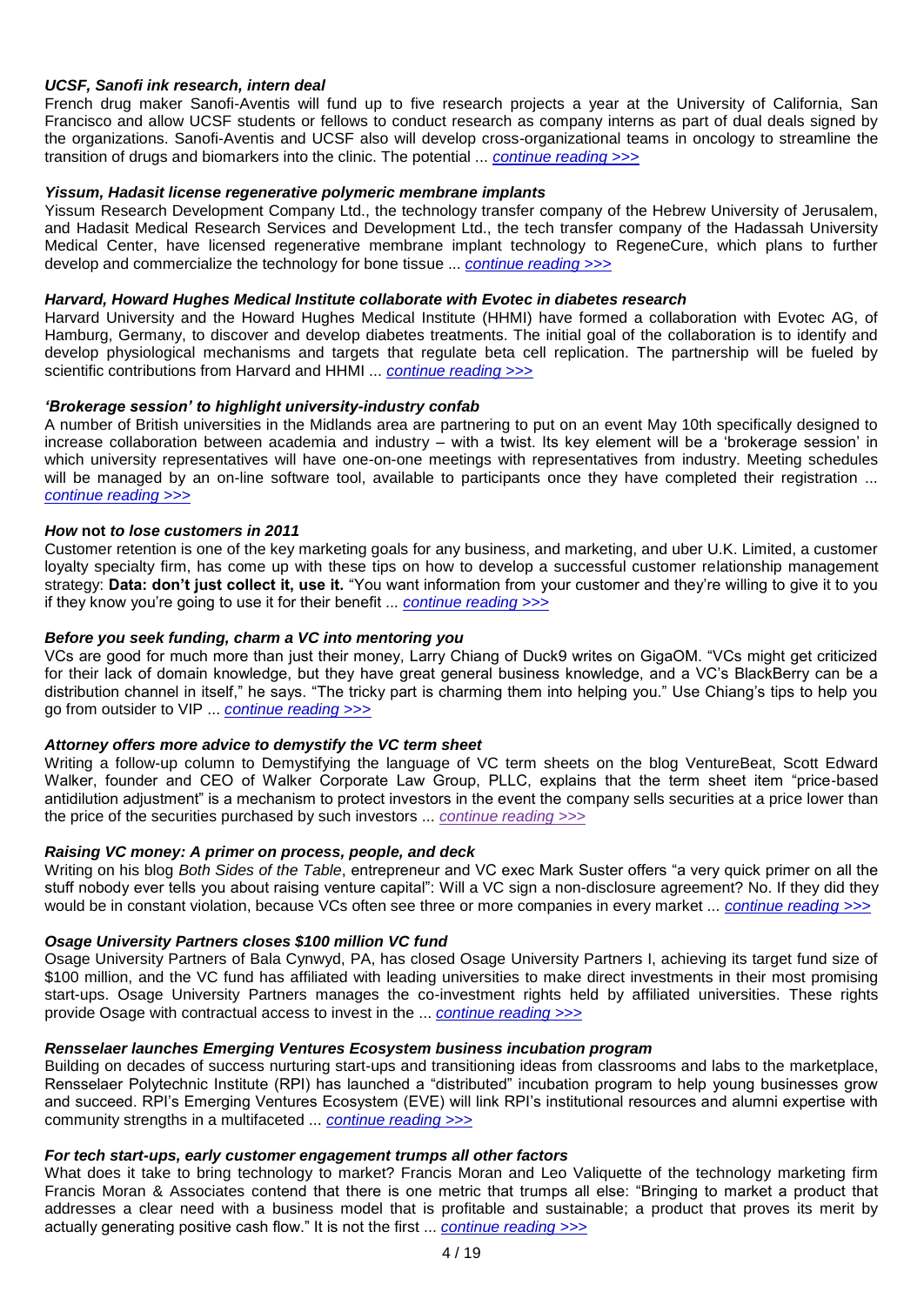## **Inc.** *touts U-Utah"s start-up generation*

An article in the March 2011 issue of *Inc.* magazine entitled "Utah"s New Tech Powerhouse" highlights the University of Utah"s No. 1 ranking in the nation [by AUTM] for the number of start-ups the university has launched based on faculty research. Utah beat out second place MIT using only one-fourth of MIT"s budget, according to the university ... *[continue](http://www.ipmarketingadvisor.com/content/2011/03/15/inc-touts-u-utah%e2%80%99s-start-up-generation/)  [reading >>>](http://www.ipmarketingadvisor.com/content/2011/03/15/inc-touts-u-utah%e2%80%99s-start-up-generation/)*

## *Queen"s start-up sold to International Rectifier for \$75 million*

A semiconductor company founded on technology developed at Queen"s University in Kingston, Ontario, has been sold to International Rectifier Corp. of El Segundo, CA, for \$75 million in cash. CHiL Semiconductor Corp. was founded in 2005 to commercialize advanced, energy-saving digital power solutions for the computer and telecom markets. International Rectifier says CHiL"s technology will enable it to ... *[continue reading >>>](http://www.technologytransfertactics.com/content/2011/03/16/queen%E2%80%99s-start-up-sold-to-international-rectifier-for-75-million/)*

### *TechStorm to mix tech transfer, seed money for start-ups*

A new national meeting slated for Fairfax, VA, in early June plans to pair university and federal technologists with seasoned entrepreneurs in an effort to get start-ups off the ground. The first-ever TechStorm "isn't just a meet and greet." says Jonathan Aberman, managing director at Amplifier Ventures and one of the event's co-creators. "The goal is to have companies get created; if we don"t create a ... *[continue reading >>>](http://www.ipmarketingadvisor.com/content/2011/04/05/techstorm-to-mix-tech-transfer-seed-money-for-start-ups/)*

## *Tips for bagging an "elephant" for your start-up*

If you"re a small start-up, big deals don"t land in your lap; in order to sell them you must have a focused strategy, says Susan Wilson Solovic, attorney, author, journalist and entrepreneur (she was the CEO and co-founder of ItsYourBiz.com. She offers these tips for bagging an "elephant" ... *[continue reading >>>](http://www.ipmarketingadvisor.com/content/2011/05/03/tips-for-bagging-an-%e2%80%98elephant%e2%80%99-for-your-start-up/)*

## *Consultant offers 10 tips for marketing a start-up*

David Jackson, a marketing consultant and the owner of Free-Marketing-Tips-Blog.com, says that despite the wealth of information freely available from experts on the web, he continues to see business "newbies" repeatedly making the same marketing mistakes. He decided to create the following *10-Step Success Blueprint For Newbies*... *[continue reading >>>](http://www.ipmarketingadvisor.com/content/2011/05/03/consultant-offers-10-tips-for-marketing-a-start-up/)*

## *Start-ups: Beware the costs of creating viral "buzz"*

"We have all heard of a few cases where viral marketing resulted in a message "spread through the Internet like a cold in a kindergarten,' counting on this can just as quickly lead to the death of your startup," said consultant Marty Zwilling. "You have very deep pockets, plan for some very significant marketing costs to kick-start your dream."... *[continue reading >>>](http://www.ipmarketingadvisor.com/content/2011/04/05/start-ups-beware-the-costs-of-creating-viral-%e2%80%98buzz%e2%80%99/)*

### *Chicago-area TTOs join together to launch mentor program*

One of the biggest challenges to early-stage innovation is the need to attract experienced advice in the face of limited resources. That"s been a perennial problem in Chicago, where embryonic technologies often wilt on the vine for lack of outside assistance to nurture them, says Alan Thomas, MBA, director of UChicagoTech, the Office of Technology and Intellectual Property at the University of Chicago ... *[continue reading >>>](http://www.technologytransfertactics.com/content/2011/03/09/chicago-area-ttos-join-together-to-launch-mentor-program/)*

### *TTOs put economic development high on priority list*

In the past, economic development may have been an afterthought -- or at least a second-tier priority -- for many university TTOs, but things have clearly changed. A number of universities have incorporated economic development into their mission statements, and some have even changed department names to reflect this new emphasis. Just ask Jordan Cohen, vice president for research and economic ... *[continue reading >>>](http://www.technologytransfertactics.com/content/2011/01/19/ttos-put-economic-development-high-on-priority-list/)*

### *Harvard, Oxford Nanopore sign license agreement for graphene DNA sequencing*

Harvard University"s Office of Technology Development and Oxford Nanopore Technologies Ltd. have inked an exclusive agreement for the development of graphene for DNA sequencing. Graphene is a robust, single atom thick "honeycomb" lattice of carbon with high electrical conductivity. These properties make it an ideal material for high resolution, nanoporebased sequencing of single DNA molecules ... *[continue reading >>>](http://www.technologytransfertactics.com/content/2011/03/23/harvard-oxford-nanopore-sign-license-agreement-for-graphene-dna-sequencing/)*

### *New instrument from UC Santa Barbara keeps an "eye" on nanoparticles*

Precision measurement in the world of nanoparticles is now a possibility, thanks to scientists at UC Santa Barbara. The UCSB research team has developed an instrument capable of detecting individual nanoparticles with diameters as small as a few tens of nanometers. The study was published online by *Nature Nanotechnology*. The device opens a wide range of potential applications in ... *[continue reading >>>](http://www.technologytransfertactics.com/content/2011/03/23/new-instrument-from-uc-santa-barbara-keeps-an-eye-on-nanoparticles/)*

## *False marking settlements on the rise*

University of Missouri Law School Professor Dennis Crouch writes on his blog Patently-O that more than 1,000 false marking lawsuits have been filed in the past two years. The flash of opportunism -- which may be short-lived if patent reform in its current iteration makes it into law -- was triggered by recent court rulings that the statutory-authorized \$500 fine per offense could be calculated on a per-article ... *[continue reading >>>](http://www.technologytransfertactics.com/content/2011/03/23/false-marking-settlements-on-the-rise/)*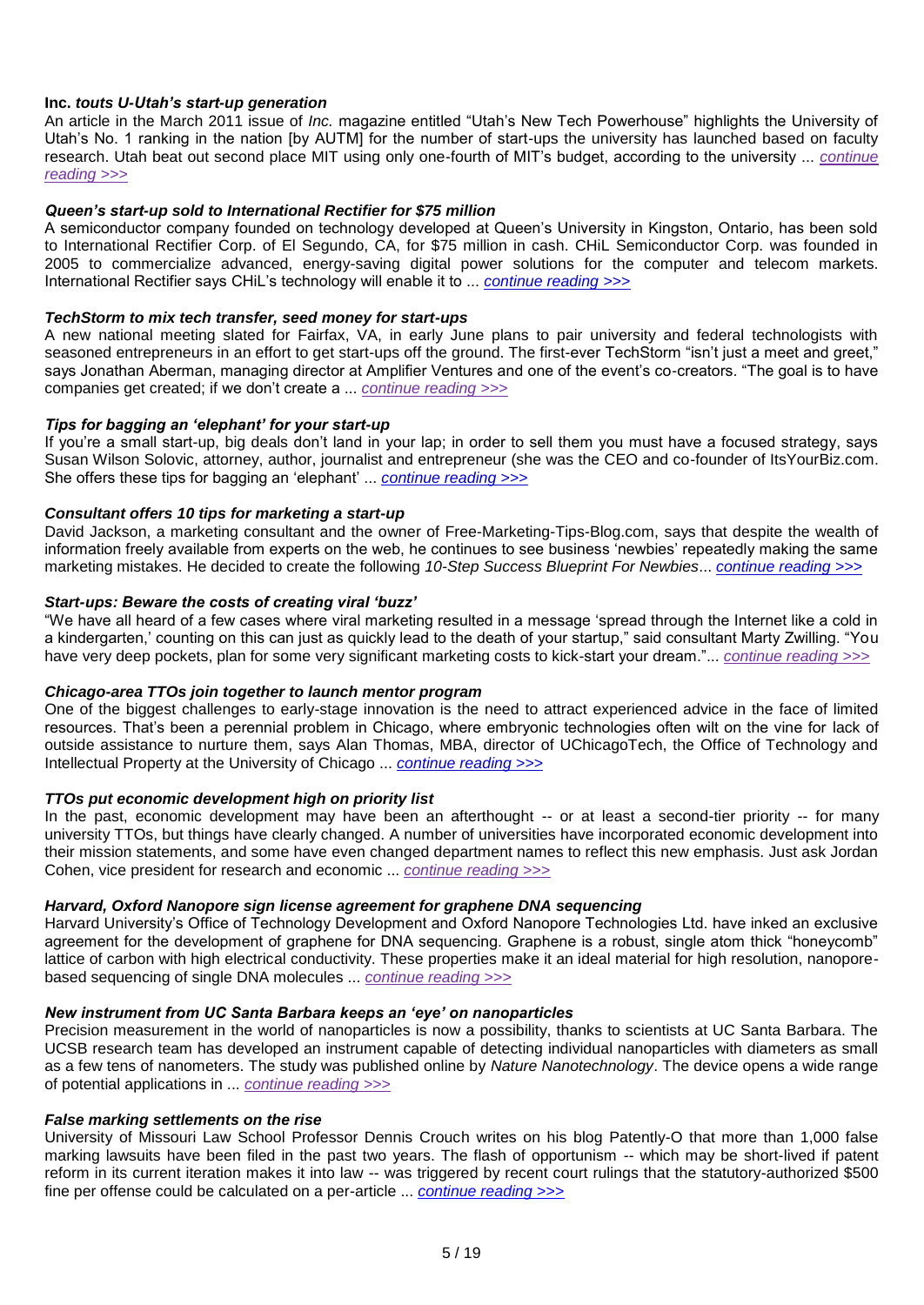## *Saluki Concept Fund designed to benefit researchers*

Making the leap from the drawing board to the marketplace is sometimes the toughest hurdle for new technologies. A new program at Southern Illinois University Carbondale aims to help researchers meet that challenge. The Saluki Concept Fund will provide up to \$20,000 to SIUC researchers to help them nurture new technologies through the difficult early stages. The funding will support short-term, concept-proving research ... *[continue reading >>>](http://www.technologytransfertactics.com/content/2011/03/23/saluki-concept-fund-designed-to-benefit-researchers/)*

## *Georgia Tech researchers develop imaging system to bake the perfect bun*

The Georgia Tech Research Institute (GTRI) may possess the secret to baking perfect buns every time. Its researchers have developed a production-line system that automatically inspects the quality of sandwich buns exiting the oven and adjusts oven temperatures if it detects unacceptable buns. "We have closed the loop between the quality inspection of buns and the oven controls to meet the ... *[continue reading >>>](http://www.technologytransfertactics.com/content/2011/03/23/georgia-tech-researchers-develop-imaging-system-to-bake-the-perfect-bun/)*

### *U Nevada-Reno puts its own stamp on express licensing*

One of the latest entrants into the express licensing arena, the University of Nevada, Reno (UNR), freely admits to borrowing liberally from other express documents crafted by other early adoptees of the express license approach. But in coming up with its own set of licensing standards -- in a document UNR refers to as the NSHE Express, named after the Nevada System of Higher Education -- TTO leaders ... *[continue reading >>>](http://www.technologytransfertactics.com/content/2011/03/23/u-nevada-reno-puts-its-own-stamp-on-express-licensing/)*

## *Ohio State partners with start-up to commercialize glycerin foam tech*

Ohio State University has teamed up with a biodiesel producer in the state on glycerin technology-based research that enables the conversion of crude glycerin into polyurethane foam. The process was developed by Yebo Li, PhD, a biosystems engineer for OSU"s Ohio Agricultural Research and Development Center in Wooster. Li developed a process that converts crude glycerin created via biodiesel production ... *[continue reading >>>](http://www.technologytransfertactics.com/content/2011/03/23/ohio-state-partners-with-start-up-to-commercialize-glycerin-foam-tech/)*

## *Patent system reforms could squeeze out start-ups*

As the U.S. Congress moves closer to reforming a patent system that often has been perceived as an impediment to the innovation it is meant to inspire, many in America's innovation community are worried that the reforms will only make matters worse. "The way the bill came out really disadvantages small start-up companies," says Kelly Slone, an analyst at the National Venture Capital Association ... *[continue reading >>>](http://www.technologytransfertactics.com/content/2011/03/30/patent-system-reforms-could-squeeze-out-start-ups/)*

## *U-Utah conducts great university technology commercialization experiment*

Melba Kurman of Triple Helix Innovation writes on *Blogging Innovation* that there"s no better way to study the pros and cons of a major shift in tech transfer strategy than to examine its impact on a similar organization. In 2005, the University of Utah"s new president Michael Young, in response to the state"s investments in Utah"s knowledge economy, plucked the technology commercialization office out of ... *[continue reading >>>](http://www.technologytransfertactics.com/content/2011/03/30/u-utah-conducts-great-university-technology-commercialization-experiment/)*

### *Ohio State hires U-Utah exec for research commercialization post*

Ohio State University has been saying for months that it needs to make it easier to commercialize research. Looking to duplicate the success at the University of Utah (see previous eNews item), the school has hired U-Utah"s Brian Cummings as vice president for technology commercialization. Cummings is credited with leading the Utah"s commercialization program from the bottom of national rankings ... *[continue reading >>>](http://www.technologytransfertactics.com/content/2011/03/30/ohio-state-hires-u-utah-exec-for-research-commercialization-post/)*

### *Utah State makes plans to restructure TTO*

Elsewhere in Utah, five employees at Utah State University"s Technology Commercialization Office (TCO) are subject to layoffs at the end of June to make way for a restructuring of commercial development that will lead to the creation of two IP management positions. Berry Treat, the TCO"s senior commercialization associate, says associates in the office were told their jobs "ceased to exist" on ... *[continue reading >>>](http://www.technologytransfertactics.com/content/2011/03/30/utah-state-makes-plans-to-restructure-tto/)*

### *Florida State device to aid premature infants*

Privately held medical device company Powers Device Technologies, Inc., plans to commercialize the Pacifier Activated Lullaby (PAL) for hospital neonatal intensive care units. The PAL system is an FDA-approved digital music delivery system that integrates an infrared sensor, pacifier, and receiver to help stimulate the sucking response in premature and low birthweight infants. The patented technology was ... *[continue reading >>>](http://www.technologytransfertactics.com/content/2011/03/30/florida-state-device-to-aid-premature-infants/)*

## *U Hawaii OTT realizes significant savings in legal expenses*

The University of Hawaii Office of Technology Transfer and Economic Development has saved thousands of dollars and in some cases as much as 33% in legal expenses with creative cost-cutting strategies, says Lee M. Taylor, JD, LLM, technology licensing associate at UHOTTED. While the office has employed a number of different strategies involving reducing its of legal expenses, he adds, the OTT has ... *[continue reading >>>](http://www.technologytransfertactics.com/content/2011/03/30/u-hawaii-ott-realizes-significant-savings-in-legal-expenses/)*

## *Iowa Innovation Council aims to link entrepreneurs, research*

From cancer treatments to breakthroughs in virtual-reality product development, many of Iowa"s greatest scientific and technological advances have come from its public research universities, according to Sharron Quisenberry, PhD, vice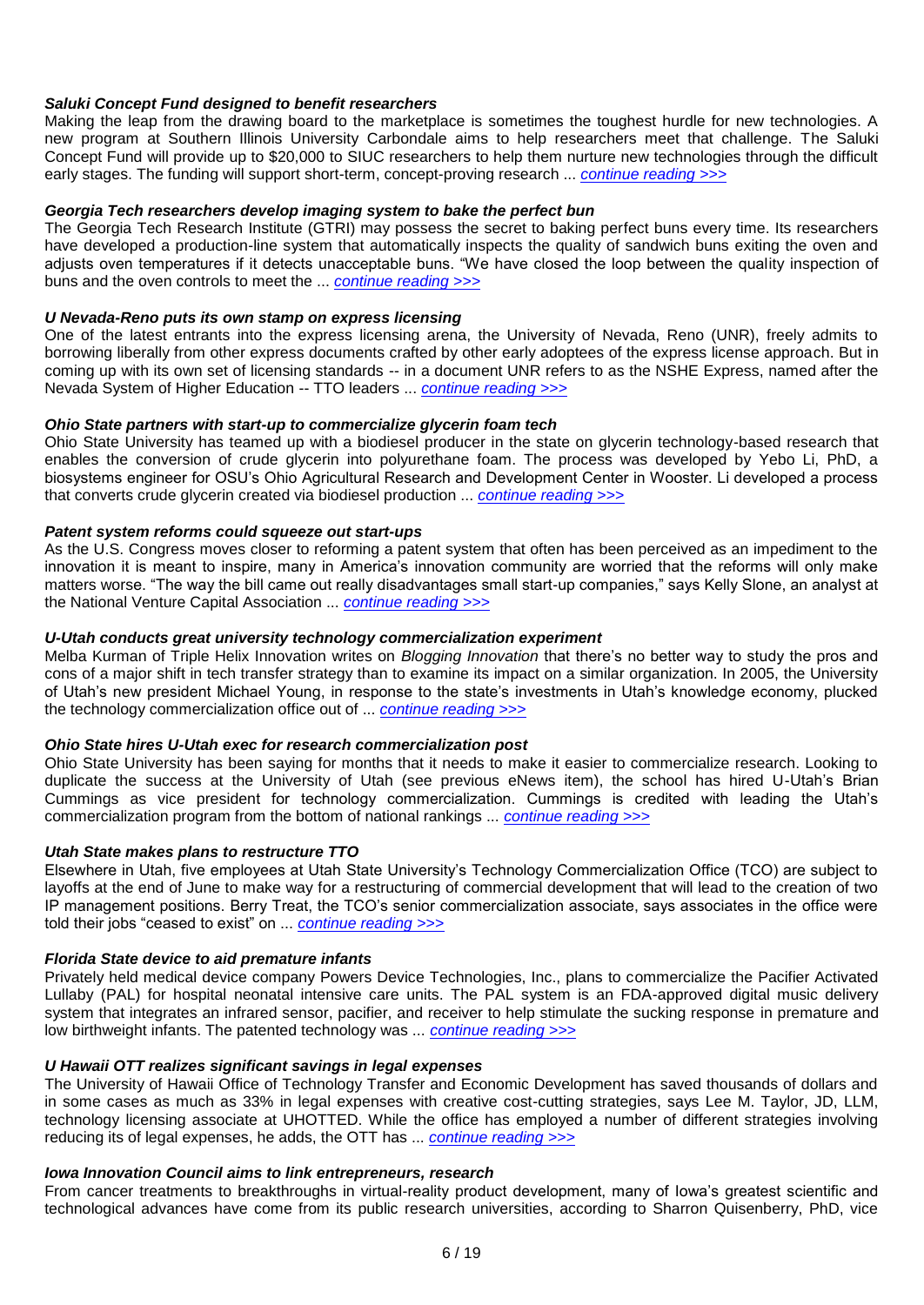president for research and economic development at Iowa State University, and Jordan Cohen, PhD, vice president for research and economic development at the ... *[continue reading >>>](http://www.technologytransfertactics.com/content/2011/03/30/iowa-innovation-council-aims-to-link-entrepreneurs-research/)*

## *Scientists use cosmic rays to develop images of mine deposits*

Advanced Applied Physics Solutions (AAPS), a Centre of Excellence for Commercialization and Research in Vancouver, is commercializing muon geotomography, which relies on the detection of cosmic ray muons -- highly energetic electronlike particles created in the upper atmosphere that penetrate deep within the Earth to form mineral deposits. The technology, similar to that of medical imaging machines ... *[continue reading >>>](http://www.technologytransfertactics.com/content/2011/03/30/scientists-use-cosmic-rays-to-develop-images-of-mine-deposits/)*

## *Intelect Medical sale brings \$28M to Cleveland Clinic*

It's no wonder that Cleveland Clinic has placed an increased emphasis on commercializing medical innovations by its doctors. Cleveland Clinic CEO Toby Cosgrove has revealed that the \$78 million sale of Clinic neurotechnology spinoff Intelect Medical to Boston Scientific returned \$28 million to the health system. That"s a big payday and a huge win not only for the Clinic but also for the doctors ... *[continue reading >>>](http://www.technologytransfertactics.com/content/2011/03/30/intelect-medical-sale-brings-28m-to-cleveland-clinic/)*

### *Yale start-up Hadapt aims to focus Hadoop for users*

Hadapt, a start-up launched from Yale University, is focused on making open source Hadoop technology more accessible to more users. Co-founder and CEO Justin Borgman calls the company and the Hadapt platform "the first analytical database designed for the cloud environment." The company, which has patent-pending innovations for highperformance analytics across structured and unstructured data ... *[continue reading >>>](http://www.technologytransfertactics.com/content/2011/03/30/yale-start-up-hadapt-aims-to-focus-hadoop-for-users/)*

## *First license granted under Philippines tech transfer law*

The Philippines government has granted a license for lagundi syrup to Filipino firm Azarias Pharmaceutical Laboratories Inc., representing the first license inked between a Filipino research and development agency -- in this case, the University of the Philippines -- and a private firm since the country"s Technology Transfer Act (TTA) was ratified a year ago. The TTA has created a new investment source for ... *[continue reading >>>](http://www.technologytransfertactics.com/content/2011/03/30/first-license-granted-under-philippines-tech-transfer-law/)*

# *Canadian program supports development of cancer treatment technologies*

The Ontario Institute for Cancer Research (OICR) in Toronto has enhanced its Intellectual Property Development and Commercialization program (IPDC), now called the IPDC Fund, to provide broader and deeper support for promising early-stage technologies in cancer research. The IPDC Fund "will help bridge the funding gap that too often threatens the development of many early-stage projects ... *[continue reading >>>](http://www.technologytransfertactics.com/content/2011/03/30/canadian-program-supports-development-of-cancer-treatment-technologies/)*

### *Use patent analytics to ID licensees and get deals done*

Although finding licensees for your IP is always a challenge, the key to sniffing out deals is to take a proactive approach and increase your odds by employing patent analytics, according to one IP consultant.

Matt Troyer, vice president of innovation at the full-service IP firm TAEUS International Corp., based in Colorado Springs, CO, says leveraging patent data is a key way for TTOs to identify licensing prospects for their IP portfolios. But patent analytics do have certain limitations, he acknowledges. "No. 1, they"re only going to target licensees who have patents in the particular area of your target patent ... *[continue reading >>>](http://www.technologytransfertactics.com/content/2011/05/04/use-patent-analytics-to-id-licensees-and-get-deals-done-2/)*

### *TAEUS offers different ways to attract licensees*

TAEUS International Corp., of Colorado Springs, CO, has launched several software products that could help university TTOs implement standardized systems to describe patented technologies for the IP marketplace and then put those technologies in front of potential licensees.

For starters, TAEUS created a "wizard" to help TTOs describe patented technology for the marketplace, explains Matt Troyer, vice president of innovation at the full-service IP firm. With stretched-thin TTO licensing staff often focusing their energies on an extremely small percentage of a university's IP, most technology descriptions suffer from benign neglect and remain mired in legal and technical patent jargon ... *[continue reading >>>](http://www.technologytransfertactics.com/content/2011/05/04/taeus-offers-different-ways-to-attract-licensees/)*

## *In bold stroke, U of Kentucky brings clinicians into commercialization pipeline*

In 2008, only one disclosure came out of the University of Kentucky"s Medical Center in Lexington, it didn"t go anywhere. But in just the last quarter of 2009, there were 16 disclosures, including two that already have working prototypes. "We have made 16 times more progress in three months than we made all of 2009," stresses John Gurley, associate professor, director of catheterization lab at the school"s Cardiovascular Research Center... *[continue reading >>>](http://www.technologytransfertactics.com/content/2011/05/04/in-bold-stroke-u-of-kentucky-brings-clinicians-into-commercialization-pipeline/)*

### *Clarkson-U program takes stake in student businesses in lieu of tuition*

In an unusual move, Clarkson University in Potsdam, NY, is waiving tuition for a certain number of entrepreneurial students each year in return for a stake in their budding companies. Through its Young Entrepreneur Award, the university is identifying entrepreneurially minded prospective students who have demonstrated success in operating business ventures. Award recipients have an opportunity to attend Clarkson through a combination of merit-based financial aid and the university"s ownership interest in their business ventures ... *[continue reading >>>](http://www.technologytransfertactics.com/content/2011/05/04/clarkson-u-program-takes-stake-in-student-businesses-in-lieu-of-tuition/)*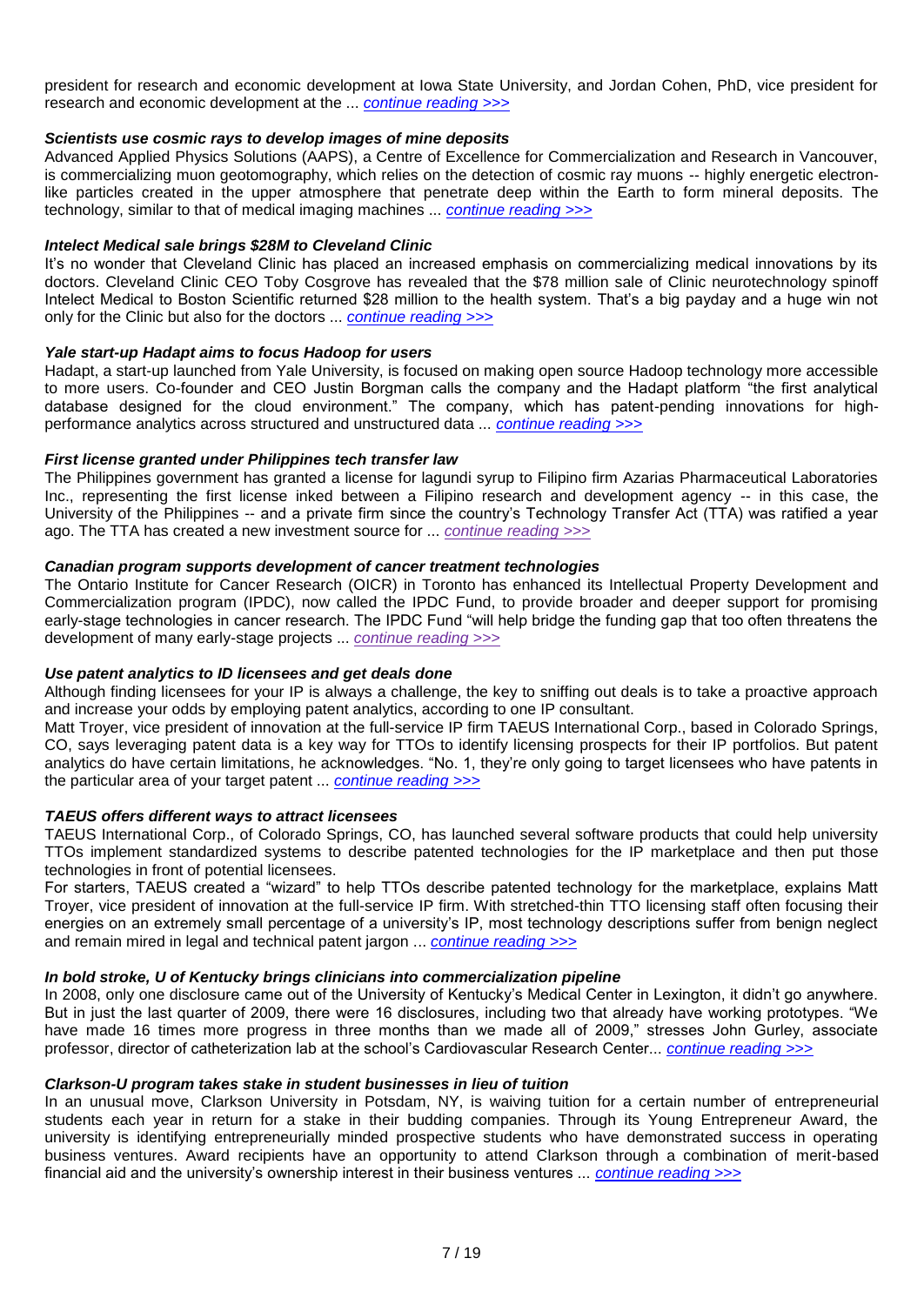## *MIT researchers use viruses to build solar cells*

Researchers at the Massachusetts Institute of Technology (MIT) have discovered a way to use genetically engineered viruses to build power-capturing solar cells. At a fundamental level, solar cells rely on some sort of energy-harvesting layer. For most cells, this layer is either a thin film or layers of elements deposited on a silicon substrate. To create a conductive nanotube layer, the MIT team opted for a novel approach, enlisting the help of viral henchmen. Graduate students Xiangnan Dang and Hyunjung Yi, along with Angela Belcher, PhD, W.M. Keck professor of energy, found that a specific genetically engineered virus known as M13 improved the tube conductivity by reducing clumping and the number of semiconducting tubes ... *[continue reading >>>](http://www.technologytransfertactics.com/content/2011/05/04/mit-researchers-use-viruses-to-build-solar-cells/)*

### *U-Illinois researcher develops low-cost sensor to "sniff out" bacterial infections*

Bacterial infections really stink. And that could be the key to a fast diagnosis. Researchers have demonstrated a quick, simple method to identify infectious bacteria by smell using a low-cost array of printed pigments as a chemical sensor. The team, led by Ken Suslick, PhD, of the Beckman Institute for Advanced Science and Technology at the University of Illinois, published its results in the *Journal of the American Chemical Society* ... *[continue reading >>>](http://www.technologytransfertactics.com/content/2011/05/04/u-illinois-researcher-develops-low-cost-sensor-to-%e2%80%98sniff-out%e2%80%99-bacterial-infections/)*

## *U-Arizona engineers win patent for protein-based electronic circuits*

Researchers at the University of Arizona"s College of Engineering have patented a process that could lead to a big leap in microelectronics, completely changing the fabrication of microchips. The bioengineering breakthrough is used to build microscopic wiring circuits comprised of copper insulated by proteins. Through a combination of biological processes and electroless copper deposition, the research team created tiny wires based on proteins called microtubules (MTs) ... *[continue reading >>>](http://www.technologytransfertactics.com/content/2011/05/04/u-arizona-engineers-win-patent-for-protein-based-electronic-circuits/)*

### *U-Texas scientists develop self-powered, blood-activated sensor for pancreatitis*

Scientists at The University of Texas at Austin have developed a low-cost test for acute pancreatitis that delivers results much faster than existing tests. The sensor, which could be produced for as little as a dollar, is built with a 12-cent LED light, aluminum foil, gelatin, milk protein and a few other cheap, easily obtainable materials. The sensor could help prevent damage from acute pancreatitis -- a sudden inflammation of the pancreas that can lead to severe stomach pain, nausea, fever, shock, and even death ... *[continue reading >>>](http://www.technologytransfertactics.com/content/2011/05/04/u-texas-scientists-develop-self-powered-blood-activated-sensor-for-pancreatitis/)*

## *Columbia licenses technology in immunology to partnership In China*

Columbia University has entered research and license agreements with China Institute of Strategy and Management Lanmeng Investment Co., Ltd., granting worldwide exclusive rights to a portfolio of IP that may lay the foundation for new approaches in the diagnosis and treatment of human autoimmune diseases and other human immunologic disorders. Specific terms were not disclosed ... *[continue reading >>>](http://www.technologytransfertactics.com/content/2011/05/04/columbia-licenses-technology-in-immunology-to-partnership-in-china/)*

# *U-Utah Medical Accelerator graduates first start-up*

Less than a year after launching its Medical Accelerator, the University of Utah is graduating its first research-based company from the facility. Catheter Connections produces a device that protects patients from infection during intravenous infusion therapy. The device has the potential to prevent thousands of infections and deaths caused by contaminated IV catheters and IV administration sets used in hospitals ... *[continue reading >>>](http://www.technologytransfertactics.com/content/2011/05/04/u-utah-medical-accelerator-graduates-first-start-up/)*

### *NYU-Poly incubator helps start-ups grow but increasingly competes with local government*

While working in technology transfer and in the Brooklyn-based incubator at the Polytechnic Institute of New York University, Bruce Niswander says he saw a disconnect between the "high supply of talented, energetic students" and hiring struggles at start-up companies. "One of biggest challenges for a small business is identifying talent that"s affordable and available," says Niswander, who now runs the NYU-Poly Varick Street incubator ... *[continue reading >>>](http://www.technologytransfertactics.com/content/2011/05/04/nyu-poly-incubator-helps-start-ups-grow-but-increasingly-competes-with-local-government/)*

## *Comings and goings at university TTOs*

Harvard University has hired former Procter & Gamble marketing executive Gordon S. Jones as the inaugural director of its Innovation Lab, designed to spur more commercialization activity across its schools. Jones, who served as an adjunct lecturer at Bentley University in Waltham, helped P&G and Gillette market products like Crest toothpaste and Oral-B toothbrushes and has been involved with two companies that sell backyard mosquito-control technology. Jones also holds two patents and has been involved with launching about a dozen new products ... *[continue reading >>>](http://www.technologytransfertactics.com/content/2011/05/04/comings-and-goings-at-university-ttos/)*

## *U-Utah rolls out welcome mat for star researchers*

As many universities that rank above it in research spending have been slashing budgets, the University of Utah has been rolling out a cushy welcome for new faculty members, who include an internationally known expert on medicalimaging analysis from the University of North Carolina at Chapel Hill, brain researchers from Boston and Harvard Universities, and an engineering professor who develops nano-size sensors... *[continue reading >>>](http://www.technologytransfertactics.com/content/2011/05/11/u-utah-rolls-out-welcome-mat-for-star-researchers/)*

# *Use these strategies to help ensure your TTO"s survival*

Writing on his blog "Go Forth and Innovate", Keith McDowell maintains that Darwin had it right: The quick survive, others die. The strategy is simple: Outrun your competitors. That's exactly what a lot of people and businesses attempt to do, including universities in their scramble to commercialize university research. Some universities have even taken to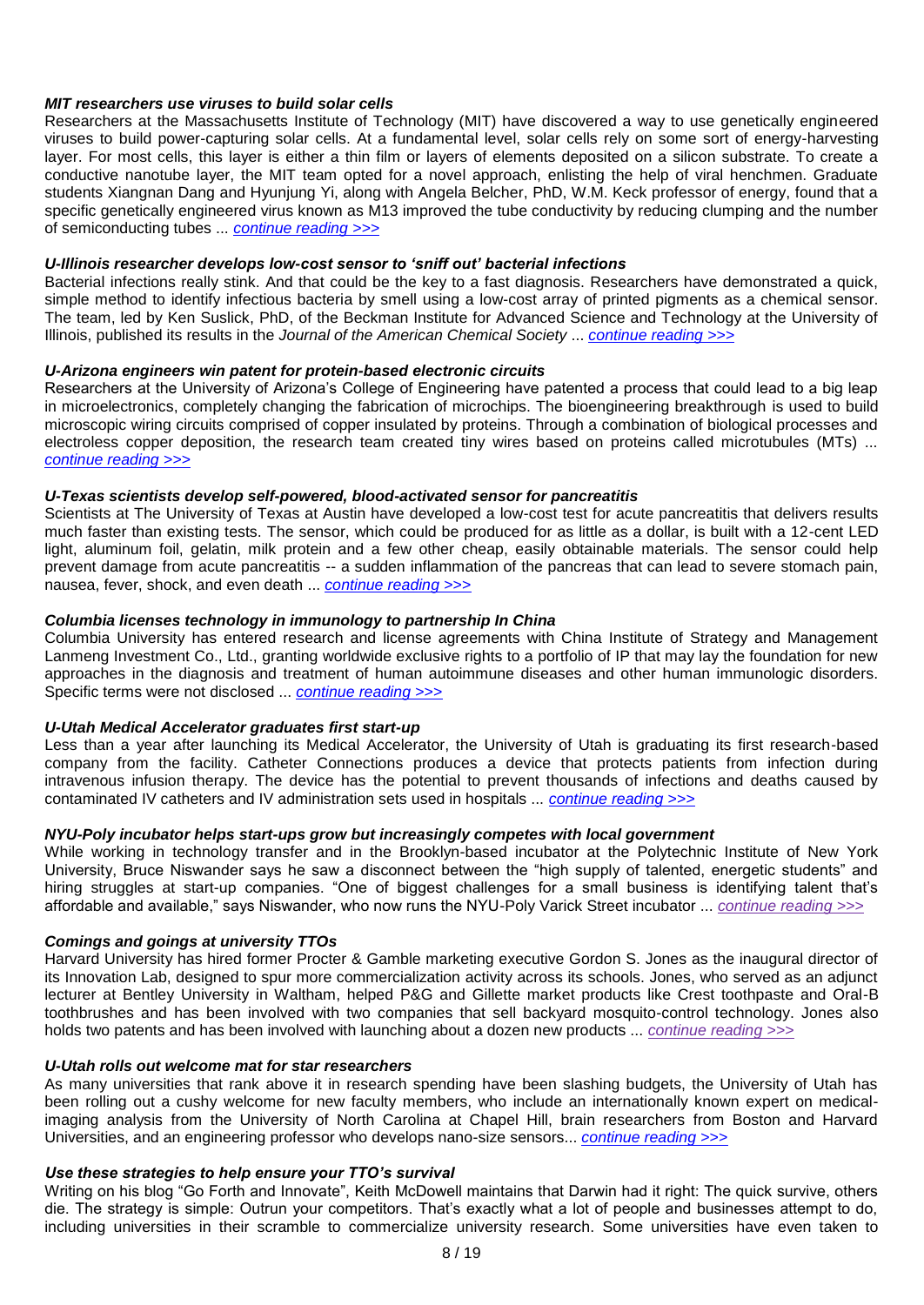branding themselves with "one-size-fits-all" licensing deals. But does the strategy work? Is fast the only answer? ... *[continue reading >>>](http://www.technologytransfertactics.com/content/2011/05/11/use-these-strategies-to-help-ensure-your-ttos-survival/)*

## *Understand "pay-to-play" provisions*

Writing on VentureBeat, Scott Edward Walker, founder and CEO of Walker Corporate Law Group, PLLC, examines socalled "pay-to-play" term sheet provisions, which can be an important protection for a new company. Pay-to-play provisions are designed to provide a strong incentive for investors to participate in future financings, Walker explains. In their simplest form, such provisions require existing investors to invest on a pro rata basis in subsequent financing rounds or lose some or all of their preferential rights, such as anti-dilution protection ... *[continue reading >>>](http://www.technologytransfertactics.com/content/2011/05/11/understand-pay-to-play-provisions/)*

### *In UMDNJ lab, a discovery could boost body"s resilience*

Jianjie Ma, a biophysicist at the University of Medicine and Dentistry of New Jersey, is focused on the seemingly sci-fi concepts of super healing and age reversal as well as the regeneration of body parts and cancer drugs that are guided like smart bombs. Now he is taking perhaps his biggest discovery... *continue reading*  $\gg$ 

### *ICAP Ocean Tomo plans to pool university technologies for auction*

At this year"s annual AUTM conference in Las Vegas, ICAP Ocean Tomo unveiled plans for a new University Tech Pool program, which will incorporate patents held by many universities to create large portfolios to put on the auction block. The first set of pooled patents will be made available in conjunction with the firm"s live IP auction... *[continue reading >>>](http://www.technologytransfertactics.com/content/2011/05/11/icap-ocean-tomo-plans-to-pool-university-technologies-for-auction/)*

#### *Yale, Debiopharm ink drug development license*

Yale University has inked an exclusive worldwide license agreement with Debiopharm Group, a Lausanne, Switzerland, biopharmaceutical development firm, to develop and commercialize Debio 1036, a first-in-class inhibitor for autoimmune and inflammatory diseases. Debio 1036 is an orally available small molecule that antagonizes a key mediator in the inflammation process. This therapeutically important target ... *[continue reading >>>](http://www.technologytransfertactics.com/content/2011/05/11/yale-debiopharm-ink-drug-development-license/)*

### *Brookhaven scientists pair quantum dots, fullerenes for nanoscale photovoltaics*

In a step toward engineering ever-smaller electronic devices, scientists at the U.S. Department of Energy's (DOE) Brookhaven National Laboratory have assembled nanoscale pairings of particles that show promise as miniaturized power sources. Composed of light-absorbing, colloidal quantum dots linked to carbon-based fullerene nanoparticles, the tiny two-particle systems can convert light to electricity in a precisely controlled way ... *[continue reading >>>](http://www.technologytransfertactics.com/content/2011/05/11/brookhaven-scientists-pair-quantum-dots-fullerenes-for-nanoscale-photovoltaics/)*

### *VC exec touts importance of investing in patents*

Gregory Huang writes on Xconomy Seattle that Charles River Ventures has invested hundreds of millions of dollars into the burgeoning market of IP and patent protection over the past five years. CRV is the only big venture investor behind Intellectual Ventures, the Bellevue, WA-based firm known for its unique (and often criticized) approach to the business of invention. The VC firm also is invested in RPX ... *[continue reading >>>](http://www.technologytransfertactics.com/content/2011/05/11/vc-exec-touts-importance-of-investing-in-patents/)*

## *Comings and Goings: University TTOs ramp up leadership*

**Clemson University** has named a new team to spearhead its economic development efforts under the leadership of Vice President **John Kelly**. The move links Clemson's historic programs dedicated to one of the state's largest industries, agribusiness, with more recent initiatives that support other economic clusters ranging from automotives to energy systems. No new positions were ... *[continue reading >>>](http://www.technologytransfertactics.com/content/2011/05/11/comings-and-goings-university-ttos-ramp-up-leadership/)*

### *Does U-Utah "cherry-pick" technologies to form start-ups?*

The University of Utah boasts it has spun off more than 100 companies in the past six years, based on ideas developed on campus. While the school touts its status as No. 1 among research institutions for starting companies, some appear to be companies in name only. Since 2007, U-Utah has launched 35 companies as wholly owned entities of the university, including 20 listed as start-ups. Many have no office, payroll ... *[continue reading >>>](http://www.technologytransfertactics.com/content/2011/05/18/does-u-utah-%e2%80%98cherry-pick%e2%80%99-technologies-to-form-start-ups/)*

#### *Elm Street Ventures plans second early-stage fund*

Elm Street Ventures, which often backs start-ups emerging from Yale University and other research centers, plans to begin raising \$40 million for its second fund next year. The New Haven, CT, firm raised \$22 million for its previous fund, Elm Street Ventures LP, in 2006, and used the money to back nine companies, including ShareGrove Inc. and Affomix Corp., which were acquired last year for undisclosed ... *[continue reading >>>](http://www.technologytransfertactics.com/content/2011/05/18/elm-street-ventures-plans-second-early-stage-fund/)*

#### *New Zealand forum focuses on collaboration*

In an interesting national collaboration, commercialization professionals from around New Zealand met at a recent forum in Wellington to encourage knowledge sharing and network building. The forum, organized by the Kiwi Innovation Network (KiwiNet) -- a newly formed group of six universities and four crown research institutes -- aims to facilitate the development of relationships, project collaboration ... *[continue reading >>>](http://www.technologytransfertactics.com/content/2011/05/18/new-zealand-forum-focuses-on-collaboration/)*

## *UT-Austin research may lead to enhanced electrical energy storage*

Researchers at The University of Texas at Austin"s Cockrell School of Engineering have created a porous, threedimensional carbon that can be used as an enhanced supercapacitor, holding promise for energy storage in everything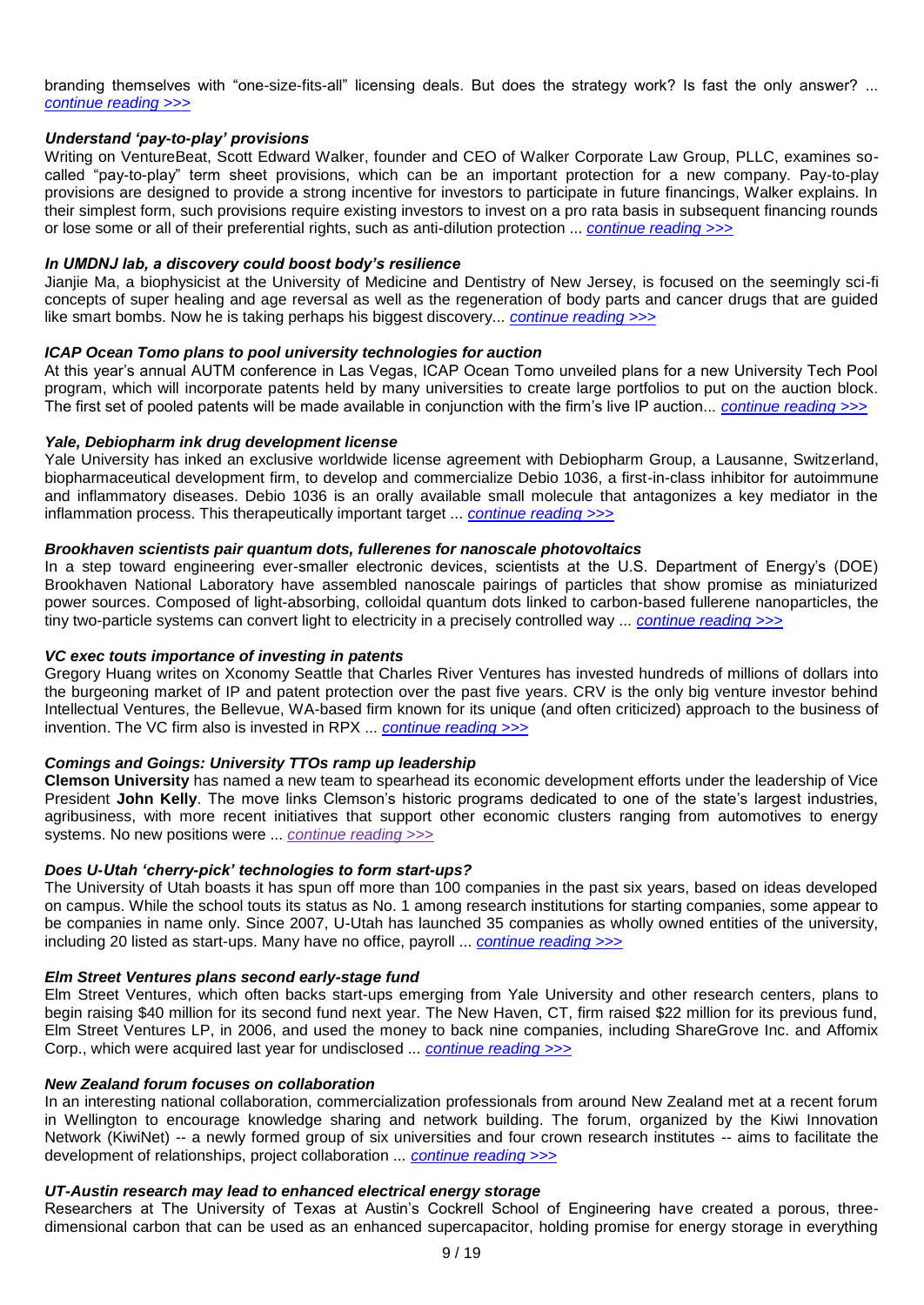from energy grids and electric cars to consumer electronics. The findings of the group, led by materials science and mechanical engineering professor Rodney S. Ruoff, PhD, were published in *Science* ... *[continue reading >>>](http://www.technologytransfertactics.com/content/2011/05/18/ut-austin-research-may-lead-to-enhanced-electrical-energy-storage/)*

## *Universities seek broader approaches to student IP rights*

A recent change in IP policy at the University of Missouri System has shined a spotlight on a growing trend among universities: Allowing students to retain the rights to their IP. The Kauffman Foundation recently indicated that the new Missouri policy qualified the system as a "commercialization leader," awarding the system a \$100,000 grant to help fund student projects. What set it apart, said a Kauffman ... *[continue reading >>>](http://www.technologytransfertactics.com/content/2011/05/18/universities-seek-broader-approaches-to-student-ip-rights/)*

### *Miami students seek to turn university invention into cash*

Business students from Miami University of Ohio are hoping to turn a class project into a business by commercializing a product invented by university faculty. Miami officials say the license agreement with students to develop the product is the university"s first agreement under a tech transfer partnership with Wright State University near Dayton. The universities came to an agreement to share the ... *[continue reading >>>](http://www.technologytransfertactics.com/content/2011/05/18/miami-students-seek-to-turn-university-invention-into-cash/)*

### *Protecode introduces real-time solution for open source license management*

Ottawa-based Protecode Inc., a provider of open source license management tools, has unveiled a solution for real-time management of open source licensing and copyrights. The Developer Assistant, available to the developer community worldwide, supports all operating systems and software development tools. The solution operates unobtrusively in the background and requires no training, allowing software developers ... *[continue reading >>>](http://www.technologytransfertactics.com/content/2011/05/18/protecode-introduces-real-time-solution-for-open-source-license-management/)*

## *U-Wisconsin research institution focuses on copyrighted works*

University of Wisconsin officials have created a new institution, the Wisconsin Center for Education Products and Services, that will help license and distribute copyrighted material created by UW faculty and graduate students, according to Brad Taylor, chair of the WCEPS board of directors. The Center will invest proceeds from its commercialization efforts to promote, encourage, and aid the teaching and ... *[continue reading >>>](http://www.technologytransfertactics.com/content/2011/04/06/u-wisconsin-research-institution-protects-student-learning-tools/)*

# *Vanderbilt laser technique opens the door for drug discovery*

A laser technique developed by researchers at Vanderbilt University has demonstrated it can measure the interactions between proteins tangled in a cell"s membrane and a variety of other biological molecules, potentially aiding the process of drug discovery. In an article published online by *Nature Biotechnology*, the research group of Darryl Bornhop, PhD, Vanderbilt professor of chemistry, and ... *[continue reading >>>](http://www.technologytransfertactics.com/content/2011/04/06/vanderbilt-laser-technique-opens-the-door-for-drug-discovery/)*

### *SoundCure to commercialize UC-Irvine tinnitus therapy*

San Jose, CA-based SoundCure is launching the commercialization of a sound-based tinnitus therapy developed at the University of California at Irvine by Fan-Gang Zeng, PhD, professor in UCI"s School of Medicine and Henry Samueli School of Engineering. The technology uses unique tones and sounds customized to an individual's own tinnitus to help quiet the ringing. The audio stimuli are designed ... *[continue reading >>>](http://www.technologytransfertactics.com/content/2011/04/06/soundcure-to-commercialize-uc-irvine-tinnitus-therapy/)*

### *Medical University of South Carolina spinoff receives two patents*

FirstString Research Inc., a biotech spinoff from the Medical University of South Carolina, has received two patents that will allow further development and commercialization of its regenerative medicine technology. The first patent covers composition of matter for a regenerative technology platform invented in a MUSC lab by Robert Gourdie, PhD, professor in the department of regenerative medicine ... *[continue reading >>>](http://www.technologytransfertactics.com/content/2011/04/06/medical-university-of-south-carolina-spinoff-receives-two-patents/)*

### *Don"t ask known investors to sign nondisclosures*

Writing on his blog *Startup Professionals Musings*, Martin Zwilling observes that entrepreneurs often are advised by their lawyers and friends to obtain Non-Disclosure Agreements (NDAs) before revealing anything about their new venture. "Most investors and start-up advisors I know hate them, refuse to sign them," "Who is right?" ... *[continue reading >>>](http://www.technologytransfertactics.com/content/2011/04/06/don%e2%80%99t-ask-known-investors-to-sign-nondisclosures/)*

### *U-Missouri researchers use motion sensors to determine equine lameness*

An equine veterinarian at the University of Missouri has developed a system to assess lameness in horses using motion detection. Kevin Keegan, DVM, professor of equine surgery in MU"s College of Veterinary Medicine, has been tracking horse movement related to equine lameness for years. Because equine lameness may begin subtly and can range from a mild problem affecting a single limb to a more ... *[continue reading >>>](http://www.technologytransfertactics.com/content/2011/04/06/u-missouri-researchers-use-motion-sensors-to-determine-equine-lameness/)*

### *Consider offshoring to improve TTO efficiency, expand your business reach*

The prospect of offshoring certain tech transfer functions to create jobs in the United States seems counterintuitive. Under the proper circumstances, however, offshoring can improve productivity, reduce costs, and save jobs in U.S. TTOs., says tech transfer strategist and former university tech transfer professional Melba Kurman, founder and principal of Triple Helix Innovation in Ithaca, NY. "Strange as ... *[continue reading >>>](http://www.technologytransfertactics.com/content/2011/04/06/consider-offshoring-to-improve-tto-efficiency-expand-your-business-reach/)*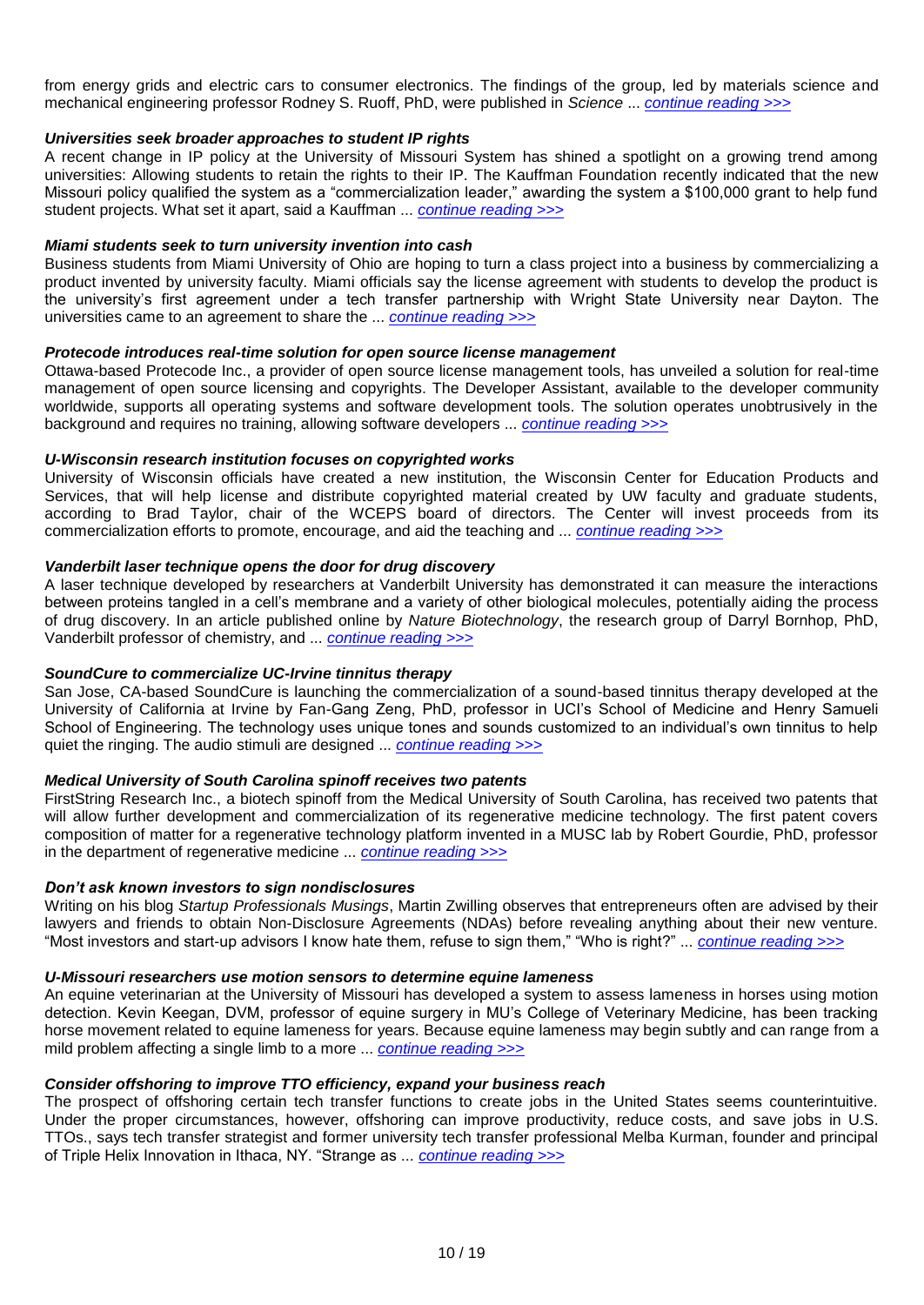Montana State University's TTO is licensing a fungus that produces compounds with known uses as fuel additives. The fungus produces cineole, also known as eucalyptol, which can be used as an octane-boosting fuel additive. Boosting the octane of fuel reduces its volatility, explosiveness, so that engines run smoothly without knocking... *[continue reading >>>](http://www.technologytransfertactics.com/content/2011/04/06/montana-state-develops-biofuel-fungus-for-licensing/)*

## *Purdue start-up pitches to win with bandage that heals and protects wounds*

Purdue University wound care start-up Medtric Biotech has developed what it says is a medical breakthrough for dressings: a bandage that both heals a wound and fights off infection. With the dual purpose product, the company recently won the Wake Forest University Schools of Business annual elevator pitch competition, earning Medtric the top prize of \$20,000 and entering the company in the Venture Labs ... *[continue reading >>>](http://www.technologytransfertactics.com/content/2011/04/06/purdue-start-up-pitches-to-win-with-bandage-that-heals-and-protects-wounds/)*

## *U of Nevada, Reno licenses next-gen air quality monitoring device*

An air-quality measuring instrument invented by Pat Arnott, PhD, professor of physics, and former student Ian Arnold of the University of Nevada, Reno has been licensed to Droplet Measurement Technologies (DMT) of Boulder, CO. The Photoacoustic Extinctiometer, or PAX, technology is more economical, portable, and accurate than older systems, according to Arnott, who says the invention has reduced laser-equipped ... *[continue reading >>>](http://www.technologytransfertactics.com/content/2011/04/06/u-of-nevada-reno-licenses-next-gen-air-quality-monitoring-device/)*

## *USPTO fast track 12-month examination begins May 4*

Writing on the blog *Patently-O*, University of Missouri Law School professor Dennis Crouch notes that the prioritized examination system known as "Track One" will begin on May 4, 2011. For a \$4,000 fee, the USPTO will prioritize the handling of a patent application with a goal of reaching a final disposition within 12 months. A prioritized application is "accorded special status and placed on the examiner"s ... *[continue reading >>>](http://www.technologytransfertactics.com/content/2011/04/13/uspto-fast-track-12-month-examination-begins-may-4/)*

## *Oregon State takes steps to bolster invention disclosure evaluations*

The Office for Commercialization and Corporate Development (OCCD) at Oregon State University (OSU) in Corvallis expects that its new intellectual property evaluation group will drive faster turnaround on invention disclosures, more informed decision-making by licensing associates, and stronger relationships with inventors and the business community. This group will have three core components ... *[continue reading >>>](http://www.technologytransfertactics.com/content/2011/04/13/oregon-state-takes-steps-to-bolster-invention-disclosure-evaluations/)*

## *Address potential for bankruptcy in patent licenses*

Attorneys John P. Hanish and Benjamin A. Keller of Goodwin Proctor LLP write in the firm"s *Intellectual Property Advisor* that parties to patent licenses face an increased business risk in the event of a licensing partner"s bankruptcy. Section 365 of the U.S. Bankruptcy Code provides that, subject to certain limitations and qualifications, a trustee or debtor-inpossession "may assume or reject any ... *[continue reading >>>](http://www.technologytransfertactics.com/content/2011/04/13/address-potential-for-bankruptcy-in-patent-licenses/)*

## *"Series Seed" template documents designed to cut costs, complexity*

Writing on *VentureBeat*, Scott Edward Walker, founder and CEO of Walker Corporate Law Group, PLLC, explains that so-called "Series Seed" documents are a stripped-down set of preferred stock financing documents that were designed for seed investments by Silicon Valley lawyer Ted Wang with an assist from venture capital firm Andreessen Horowitz. Wang was attempting to get ... *[continue reading >>>](http://www.technologytransfertactics.com/content/2011/04/13/%e2%80%98series-seed%e2%80%99-template-documents-designed-to-cut-costs-complexity/)*

### *U-MN lavishes praise, then ousts star scientist from start-up*

The University of Minnesota has promoted Doris Taylor as a rock star. But just five months after publicly vaulting Taylor into business to commercialize her technology, the university quietly fired her from the board of the company she founded. Now the taxpayer-supported firm on which the U has pinned big hopes is trying to survive its start-up phase without its star scientist ... *[continue reading >>>](http://www.technologytransfertactics.com/content/2011/04/13/u-mn-lavishes-praise-then-ousts-star-scientist-from-start-up/)*

## *Feather-based polymers poised for commercialization*

Nursery pots made from a blend of high-density polyethylene (HDPE) and keratin bioresins from chicken feathers may be in the marketplace by the end of year. "We are undergoing commercial trials," says K. Marc Teffeau, research director at the nonprofit Horticultural Research Institute, the R&D unit of the American Nursery & Landscape Association. "We have to adapt the keratin resins to the specific ... *[continue reading >>>](http://www.technologytransfertactics.com/content/2011/04/13/feather-based-polymers-poised-for-commercialization/)*

### *UNLV hopes lab-born research will bolster economic diversity*

Diversification has become the favorite buzzword for weaning the greater Las Vegas area from its reliance on tourism and construction – both of which have hit the skids since the 2008 economic meltdown. To that end, the University of Nevada, Las Vegas is trying to resuscitate the effort to commercialize some of its research, hoping that laboratory work will lead to spinoff companies that build the ... *[continue reading >>>](http://www.technologytransfertactics.com/content/2011/04/13/unlv-hopes-lab-born-research-will-bolster-economic-diversity/)*

### *Bullet-resistant wool heads toward commercialization*

Researchers at RMIT University, Australia, have been developing materials containing a blend of wool and Kevlar for lighter-weight ballistic applications such as bullet-resistant vests that are expected to cost less and have greater efficacy than traditional Kevlar vests. Rajiv Padhye, PhD, research director, and Lyndon Arnold, PhD, research fellow, both in the RMIT School of Fashion and Textiles, report that a vest ... *[continue reading >>>](http://www.technologytransfertactics.com/content/2011/04/13/bullet-resistant-wool-heads-toward-commercialization/)*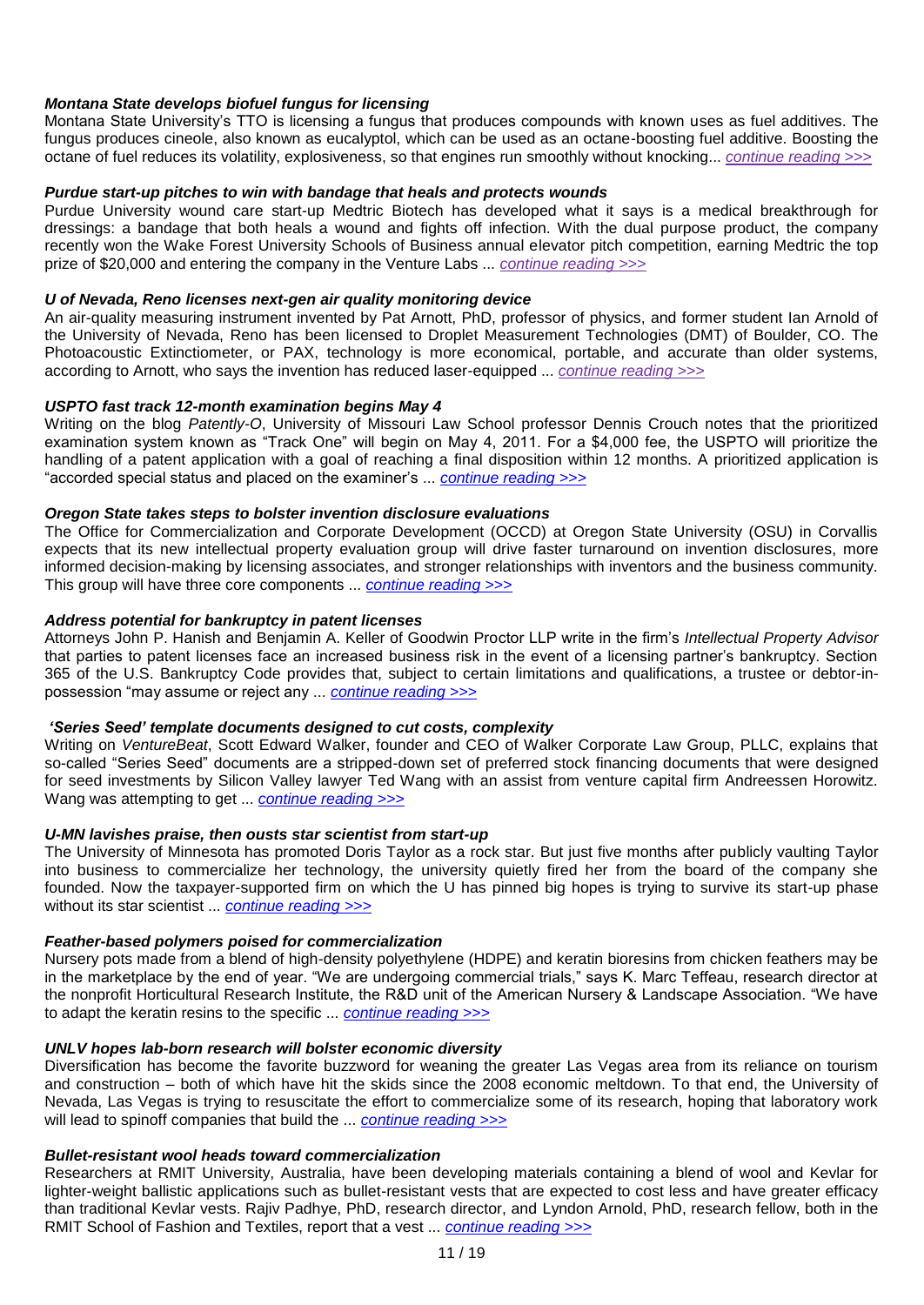## *Use these metrics to drive start-up success*

Writing on *Both Sides of the Table*, VC Mark Suster points out that "you manage what you measure." Start-ups are constantly under pressure and have many distractions, so it"s invaluable to have a set of metrics that are key drivers of success. Make the goals widely available and share your most important goals with your board. "Transparency of goals drives performance because it creates a ... *[continue reading >>>](http://www.technologytransfertactics.com/content/2011/04/13/use-these-metrics-to-drive-start-up-success/)*

## *Connecticut bills would extend tech transfer role*

Connecticut lawmakers are considering several bills to encourage the commercialization of research or technology sitting on the shelves of universities and corporations. The measures include the creation of an Intellectual Property Factory to fund university-mentored student teams that would work to commercialize research and technology held by Connecticutbased companies. Lawmakers also are proposing a Higher Education Technology Transfer... *[continue reading >>>](http://www.technologytransfertactics.com/content/2011/04/13/connecticut-bills-would-extend-tech-transfer-role/)*

### *DOE funding \$170M in solar energy technology research*

As part of the Department of Energy"s SunShot Initiative, nearly \$170M in funding will be available over three years to support a range of solar photovoltaic (PV) technology areas. The SunShot Initiative aims to reduce the total cost of solar energy systems by about 75% -- to roughly \$1 per watt -- before the end of the decade. The funding will support four areas of investment: 1) improving the ... *[continue reading >>>](http://www.technologytransfertactics.com/content/2011/04/13/doe-funding-170m-in-solar-energy-technology-research/)*

## *Chief science officer development course graduates first class*

Twenty post-docs and scientists have completed the first chief science officer (CSO) development course, offered by the National Institutes of Health"s Foundation for the Advancement of Education in Science (FAES) and Montgomery College (MD) Workforce Development and Continuing Education. The 12-week course trained students for the transition from the laboratory to the boardroom ... *[continue reading >>>](http://www.technologytransfertactics.com/content/2011/04/13/chief-science-officer-development-course-graduates-first-class/)*

## *University College Cork to trial non-invasive lung cancer device*

A medical device for noninvasive treatment of lung cancer is set to undergo clinical trials at University College Cork. Developed at the Cork Cancer Research Centre, the lung laparoscopic electroporation electrode is a system that kills cancer cells through the delivery of an electrical field targeting tumor tissue. The system underlying the device, developed by Declan Soden, PhD, general manager of the CCRC ... *[continue reading >>>](http://www.technologytransfertactics.com/content/2011/04/13/university-college-cork-to-trial-non-invasive-lung-cancer-device/)*

## *Follow this strategy to allocate founder and employee equity in a start-up*

On the Q&A site of OnStartups.com, New York City software developer Joel Spolsky addresses the tricky topic of allocating ownership in a new venture. The most important principle: "Fairness, and the perception of fairness, is much more valuable than owning a large stake," he writes. "Almost *everything* that can go wrong in a start-up will go wrong, and one of the biggest things that can go wrong ... *[continue reading >>>](http://www.technologytransfertactics.com/content/2011/04/20/follow-this-strategy-to-allocate-founder-and-employee-equity-in-a-start-up/)*

# *Caltech, Intellectual Ventures form partnership*

The California Institute of Technology (Caltech) and Bellevue, WA-based Intellectual Ventures (IV) have partnered to develop and commercialize new technologies. The partnership allows IV to fund the work of students and faculty in areas of interest, such as next-generation data centers, dynamic surgical enhancements, and green and sustainable chemistry. Caltech will own the resulting patents and IV will receive ... *[continue reading >>>](http://www.technologytransfertactics.com/content/2011/04/20/caltech-intellectual-ventures-form-partnership/)*

# *Latest deal puts spotlight on pros, cons of royalty stream buy-outs*

Ohio University (OU) in Athens, OH, has become the latest research institution to trade one of its more lucrative royalty streams for up-front cash -- to the tune of at least \$39 million, with the potential to reach \$52 million. In this case, a private equity firm managed by DRI Capital, Inc. has purchased partial royalty income rights to OU"s license for Somavert, a growth hormone antagonist that is used to ... *[continue reading >>>](http://www.technologytransfertactics.com/content/2011/04/20/latest-deal-puts-spotlight-on-pros-cons-of-royalty-stream-buy-outs/)*

# *Study: Angel investor market rebounded in 2010*

The angel investor market saw an increase in investment dollars and in the number of investments made in 2010, following a considerable contraction in 2008 and 2009, according to a study from Center for Venture Research at the University of New Hampshire. Angel investments in 2010 totaled \$20.1 billion, a 14% increase over 2009, while 61,900 ventures received angel funding last year, an increase of ... *[continue reading >>>](http://www.technologytransfertactics.com/content/2011/04/20/study-angel-investor-market-rebounded-in-2010/)*

# *U-MN licenses multiplexing software; spinoff acquired by GE Healthcare*

The University of Minnesota has finalized a license agreement with Flagship Biosciences of Flagstaff, AZ, for software that provides quantitative analyses of protein expression levels in human tissue samples. The software, IHC Map, improves a pathologist's ability to characterize diseased tissues and assists researchers with clinical trials for pharmaceuticals and medical devices. The exclusive license ... *[continue reading >>>](http://www.technologytransfertactics.com/content/2011/04/20/u-mn-licenses-multiplexing-software-spinoff-acquired-by-ge-healthcare/)*

### *Injectable gel could spell relief for arthritis sufferers*

Researchers at Brigham and Women"s Hospital (BWH) in Boston report the development of an injectable gel that could allow the targeted release of medicine at joints affected by rheumatoid arthritis or osteoarthritis and could dispense the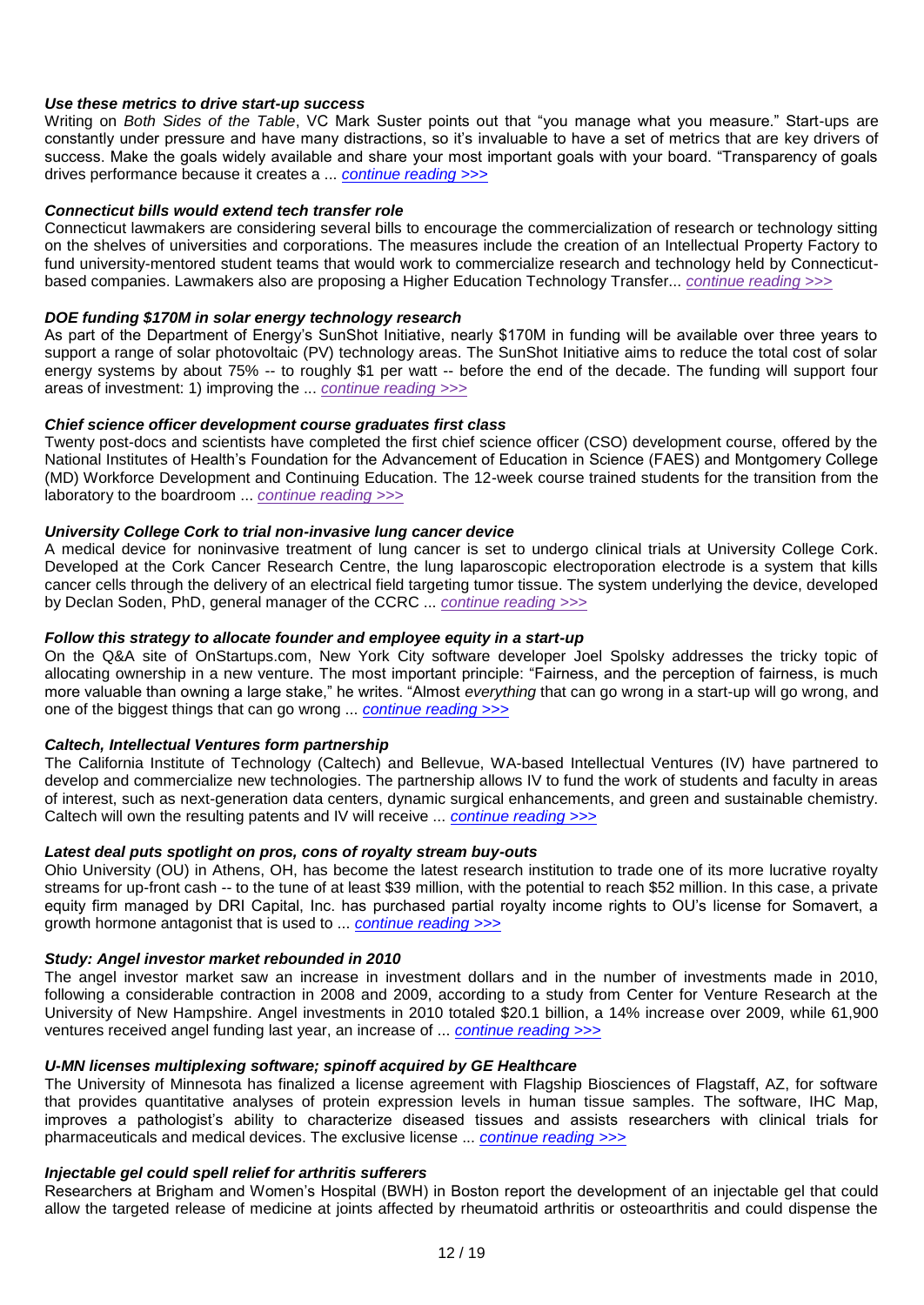medicine in response to enzymes associated with arthritic flare-ups. "We think that this platform could be useful for multiple medical applications, including the ... *[continue reading >>>](http://www.technologytransfertactics.com/content/2011/04/20/injectable-gel-could-spell-relief-for-arthritis-sufferers/)*

## *Wake Forest polymer solar-thermal device heats home, saves money*

A polymer-based solar-thermal device is the first to generate power from both heat and visible sunlight -- an advance that could shave the cost of heating a home by as much as 40%. The device uses a fluid that flows through a roof-mounted module to collect heat from the sun while an integrated solar cell generates electricity from the sun"s visible light. "It"s a systems approach to making your home ultra-efficient because ... *[continue reading >>>](http://www.technologytransfertactics.com/content/2011/04/20/wake-forest-polymer-solar-thermal-device-heats-home-saves-money/)*

# *CDRD-BC Cancer Agency collaboration leads to licensing of cancer-fighting drug*

Baltimore, MD-based Champions Oncology, Inc., has exercised an option to license Irinophore C, a liposomal formulation of irinotecan, from Canada"s Centre for Drug Research and Development (CDRD) and BC Cancer Agency (BCCA). The transaction represents the second licensing agreement of a technology jointly developed between a CDRD-affiliated institution and CDRD, and the first between BCCA and CDRD ... *[continue reading >>>](http://www.technologytransfertactics.com/content/2011/04/20/cdrd-bc-cancer-agency-collaboration-leads-to-licensing-of-cancer-fighting-drug/)*

### *U-South Carolina"s Innovista develops strategic plan*

Along with the bad decisions, the bad press, and the lingering bad economy, another factor has prevented Innovista from fulfilling its promise as a catalyst for the development of a knowledge-based economy in South Carolina's Midlands: Until recently, the University of South Carolina's beleaguered research campus had no clearly defined strategic plan. "The vision of Innovista has always been a really ... *[continue reading >>>](http://www.technologytransfertactics.com/content/2011/04/20/u-south-carolina%e2%80%99s-innovista-develops-strategic-plan/)*

## *Freedom Innovations to commercialize Vanderbilt prosthesis*

Vanderbilt University has inked a worldwide licensing agreement with Freedom Innovations of Irvine, CA, for the exclusive rights to commercialize the world"s first-known lower extremity prosthesis with actively powered knee and ankle joints that operate synergistically. The technology was developed at the Vanderbilt University Center for Intelligent Mechatronics in Nashville. Freedom Innovations ... *[continue reading >>>](http://www.technologytransfertactics.com/content/2011/04/20/freedom-innovations-to-commercialize-vanderbilt-prosthesis/)*

## *Consider this "lighter" formula for patent valuation*

The folks at *Business Model Validation* point out that valuing patents isn"t rocket science -- it is actually much more difficult. However, they developed a much simplified -- and somewhat humorous -- formula that captures the essence of patent valuation (V). Here is the formula that indicates how much sellers can expect to receive for their patents:  $V = [CV +]$ (S / 2) + (3 \* C)]<sup>N`</sup>...<sup>'</sup> <u>[continue reading >>>](http://www.technologytransfertactics.com/content/2011/04/27/consider-this-%e2%80%98lighter%e2%80%99-formula-for-patent-valuation/)</u>

### *Wayne State files for patent on vaccine technology for chlamydia*

A Wayne State University School of Medicine researcher has developed potentially the first vaccine for chlamydia, the world"s most prevalent sexually transmitted disease and the leading cause of new cases of blindness. Judith Whittum-Hudson, PhD, professor of immunology and microbiology, internal medicine, and ophthalmology, identified three peptides that have demonstrated a vaccine effect ... *[continue reading >>>](http://www.technologytransfertactics.com/content/2011/04/27/wayne-state-files-for-patent-on-vaccine-technology-for-chlamydia/)*

### *Demystifying the VC term sheet: Drag-along provisions*

Writing on *VentureBeat*, Scott Edward Walker of Walker Corporate Law Group offers another post on the terminology of VC term sheets, this time discussing drag-along provisions, which grant the investors the right to compel the founders and other stockholders to vote in favor of (or otherwise agree to) the sale, merger, or other "deemed liquidation" of the company. Investors view such provisions as ... *[continue reading >>>](http://www.technologytransfertactics.com/content/2011/04/27/demystifying-the-vc-term-sheet-drag-along-provisions/)*

# *UCSD, Harvard license cancer vaccine technology to Adamis Pharmaceuticals*

The University of California has licensed a patented cancer vaccine technology discovered and developed by Maurizio Zanetti, MD, professor of medicine and director of the Laboratory of Immunology at the University of California, San Diego"s (UCSD) Moores Cancer Center, to Adamis Pharmaceuticals Corp., of San Diego. Adamis licensed a complementary patent, based on similar technology, from the Dana-Farber/Harvard Cancer Center ... *[continue reading](http://www.technologytransfertactics.com/content/2011/04/27/ucsd-harvard-license-cancer-vaccine-technology-to-adamis-pharmaceuticals/)  [>>>](http://www.technologytransfertactics.com/content/2011/04/27/ucsd-harvard-license-cancer-vaccine-technology-to-adamis-pharmaceuticals/)*

## *NC State, Avjet Biotech ink license agreement to commercialize aviation biofuel*

North Carolina State University has concluded an exclusive license agreement with Avjet Biotech, Inc. (ABI), of Pinehurst, NC, for a technology portfolio for producing biofuels from triglycerides (fats) and producing products from genetically modified marine microalgae. Avjet, which develops small distributive refining systems and is the parent company of Red Wolf Refining, will reimburse the university for its investment ... *[continue reading >>>](http://www.technologytransfertactics.com/content/2011/04/27/nc-state-avjet-biotech-ink-license-agreement-to-commercialize-aviation-biofuel/)*

## *Karolinska Development shares begin trading on stock market*

Karolinska Development AB (KD), an investment company that represents the innovations developed at Sweden"s Karolinksa Institutet, has begun trading shares on the NASDAQ OMX Stockholm with the goal of raising SEK 608 million (US\$99.4 million). "Karolinska Institutet has created something that no other university has, namely a bridge from academia via its innovation and holding companies, to an investment company," says Harriet Wallberg-Henriksson, president of the Institute ... *[continue reading >>>](http://www.technologytransfertactics.com/content/2011/04/27/karolinska-development-shares-begin-trading-on-stock-market/)*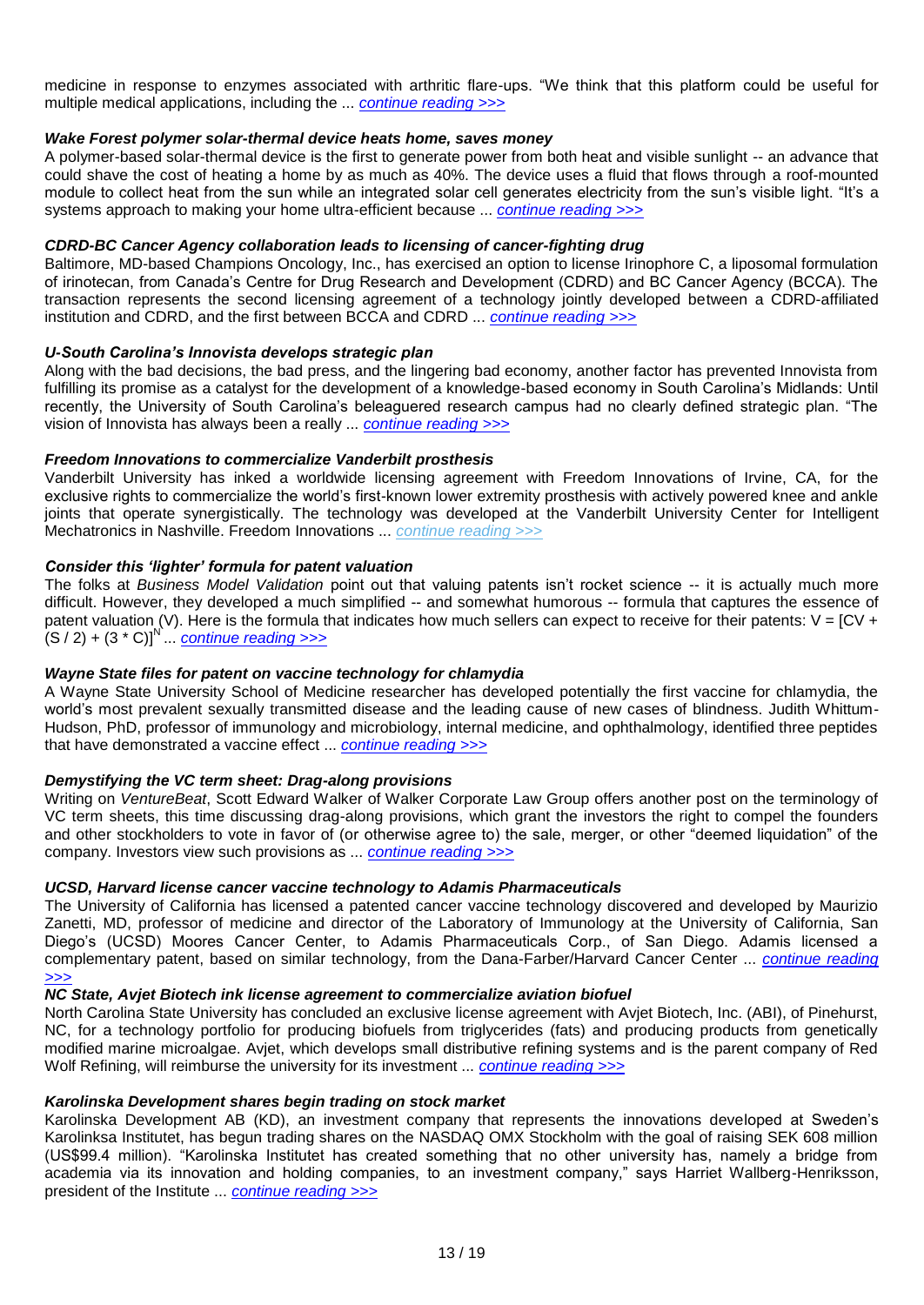## *Avoid four common start-up issues that threaten survival*

Writing on his blog *Startup Professionals Musings*, Martin Zwilling observes that the best survival guides explain how to avoid a worst-case scenario, "but you still need to learn how to recognize a bad situation before it bites you, and you need to know all the secret ways to wiggle your way out before you succumb." Here is Zwilling"s perspective on the most common problems that threaten the survival of start-ups ... *[continue reading >>>](http://www.technologytransfertactics.com/content/2011/04/27/avoid-four-common-start-up-issues-that-threaten-survival/)*

## *The lean start-up: Will it work for your TTO?*

Conventional academic start-up models often remove the scientist -- and, thus, the science -- from the equation as early as possible, focusing instead on company-building rather than technology refinement. But advocates of the emerging "lean start-up model" say that"s a primary factor in why so many start-ups stall: There wasn"t enough attention paid to making sure the technology is suited to fill a true market need ... *[continue reading](http://www.technologytransfertactics.com/content/2011/04/27/the-lean-start-up-will-it-work-for-your-tto/) >>>*

## *UGA, Yale researchers discover compound that may improve treatment of adult shingles*

Researchers at the University of Georgia (UGA) and Yale University have discovered a compound with the potential to be more effective than existing agents in treating the painful blisters known as shingles -- a condition that affects up to 30% of Americans, mostly elderly. The varicella-zoster virus, or VZV, that causes chickenpox in youngsters hides in the nerves, emerging most frequently in adults over the age of 60 ... *[continue reading >>>](http://www.technologytransfertactics.com/content/2011/04/27/uga-yale-researchers-discover-compound-that-may-improve-treatment-of-adult-shingles/)*

## *Indian research organization licenses explosive detection kit*

India"s Defense Research and Development Organization (DRDO) has signed a memorandum of understanding with the U.S. firm Crowe and Company to license the technology underlying its explosive detection kit (EDK) to the U.S. firm Crowe and Company. The kit, developed by the Pune-based High Energy Material Research Lab (HEMRL), a DRDO lab, is already in use with the Indian armed forces ... *[continue reading >>>](http://www.technologytransfertactics.com/content/2011/04/27/indian-research-organization-licenses-explosive-detection-kit/)*

## *Yale student"s start-up links innovators, developers*

A new hookup site for Yalies is strictly business. CoderHeap, a start-up that connects business innovators with web developers, is available to students at Yale and Villanova. More than 80 Yalies have signed up to use the service, which is in its alpha phase. Businesses seeking to improve their web presence can post job openings on the site to attract developers and designers. "I wanted to give people ... *[continue reading >>>](http://www.technologytransfertactics.com/content/2011/04/27/yale-student%e2%80%99s-start-up-links-innovators-developers/)*

## *The 5 best free tools for making slick infographics*

Writing for Fast Company, Amber Mac says "the world wants visuals" when it comes to data, documents, blog posts, presentations, and web sites. Since IP marketers typically can"t hire a high-priced "digital artist," she points to five excellent tools that you can access and use without spending a dime ... *[continue reading >>>](http://www.ipmarketingadvisor.com/content/2011/05/03/the-5-best-free-tools-for-making-slick-infographics/)*

### *New technology competition launched*

Yet2.com, an IP exchange services firm, has formed a partnership with NASA Tech Briefs, Clean 15, RadTech, Steinbeis Center for Technology Transfer India and yet2 Ventures to jointly launch yet2.com"s new Step2Change Technology Competition. The competition has been designed to help commercialize promising technology companies in four areas - sustainable packaging, lighter or stronger or better or ... *[continue reading >>>](http://www.ipmarketingadvisor.com/content/2011/03/08/new-technology-competition-launched/)*

### *Penn State researchers move toward nanotech liver cancer treatment*

Nanotechnology may open a new door to treatment of liver cancer, according to researchers at Penn State's College of Medicine. The researchers evaluated the use of molecular-sized bubbles filled with C6-ceramide, called cerasomes, as an anti-cancer agent. Ceramide is a lipid molecule naturally present in the cell"s plasma membrane and controls cell functions, including cell aging, or senescence ... *[continue reading >>>](http://www.technologytransfertactics.com/content/2011/03/16/penn-state-researchers-move-toward-nanotech-liver-cancer-treatment/)*

## *Ben-Gurion U inks R&D agreement to commercialize green algae strain*

Ben-Gurion University of the Negev (BGU) and Thailand"s PTT Chemical Public Company Ltd. (PTT) have signed a research and development collaboration for commercial development of BGU"s proprietary green algae strain. The agreement covers the production of dihomo gamma-linolenic acid (DGLA- Omega 6) using BGU"s mutant strain of the green microalgae Parietochloris incise. The joint research ... *[continue reading >>>](http://www.technologytransfertactics.com/content/2011/03/16/ben-gurion-u-inks-rd-agreement-to-commercialize-green-algae-strain/)*

## *U-Colorado licenses software technology to Clean Urban Energy*

The University of Colorado (CU) has inked an exclusive licensing agreement with Clean Urban Energy (CUE), of Chicago, to commercialize a software tool developed at CU"s Boulder campus through a collaborative research program between the university and CUE. The software, jointly created by CU-Boulder architectural engineering professor Gregor Henze, PhD, and CUE, is part of a software as a service ... *[continue reading >>>](http://www.technologytransfertactics.com/content/2011/03/16/u-colorado-licenses-software-technology-to-clean-urban-energy/)*

### *Stony Brook develops collaboration for deepwater oil spill containment*

New York"s Stony Brook University has established a technical collaboration agreement with Subsea Oil Technologies, Inc., of Houston, TX, for research and development in subsea oil and/or gas spill (blowout) containment methods, apparatus configurations, and other applications. As part of an initial stage of the collaboration, the organizations filed a U.S. patent application entitled "Modular Pressure ... *[continue reading >>>](http://www.technologytransfertactics.com/content/2011/03/16/stony-brook-develops-collaboration-for-deepwater-oil-spill-containment/)*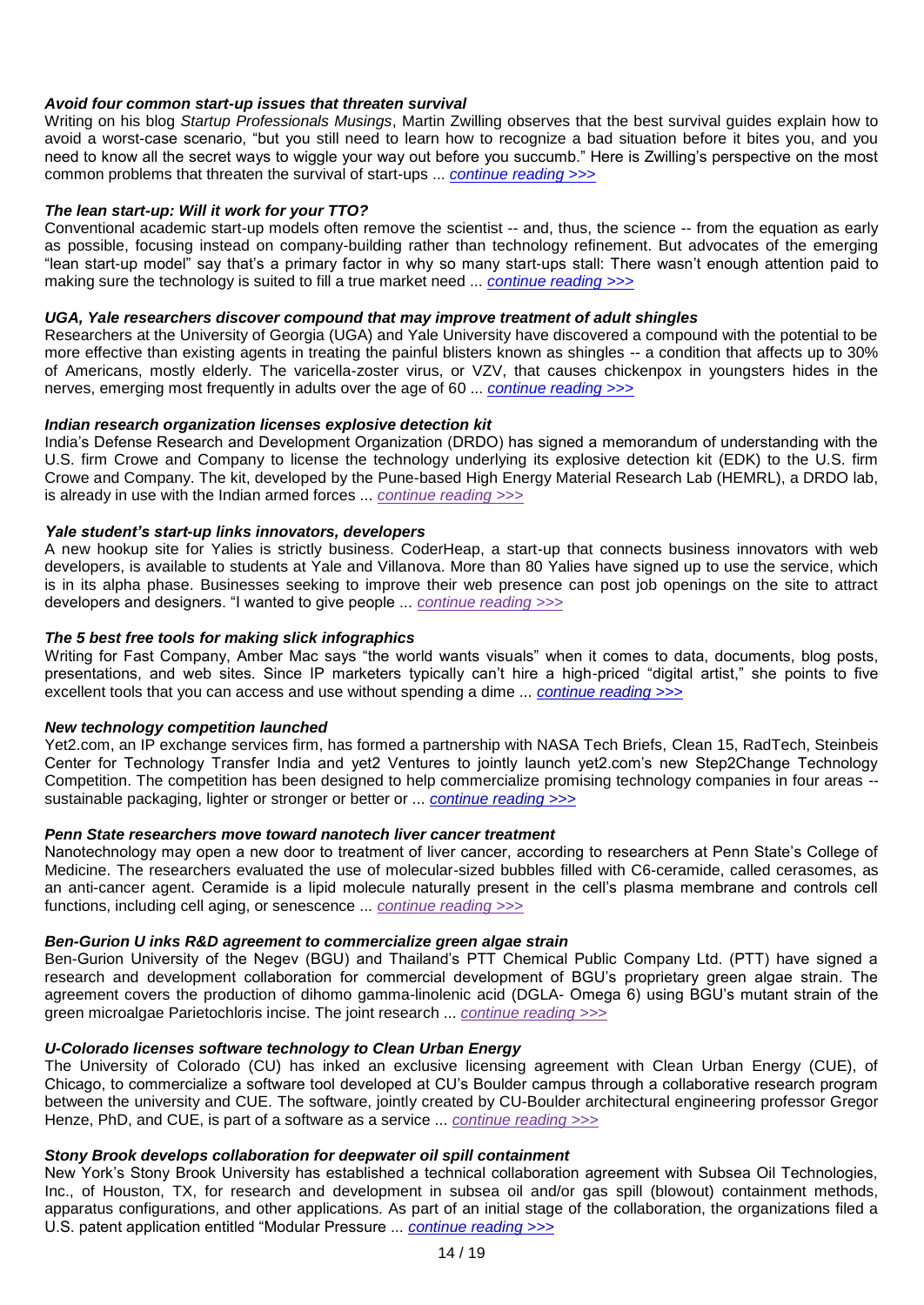## *Delaware State inks first tech transfer agreement*

Delaware State University in Dover has executed an agreement with Redmond, WA-based Photon Machines, Inc., allowing a Laser-Induced Breakdown Spectroscopy-Tag Method (LIB-Tag) developed by optics researchers at the university to be used to create laser technology for diagnostic work in hospitals and labs. The breakthrough technology - the first transfer of IP by DSU ... *[continue reading >>>](http://www.technologytransfertactics.com/content/2011/03/16/delware-state-inks-first-tech-transfer-agreement/)*

### *Military to medical partnership challenges entrepreneurship students at Ball State*

Taking patented military technologies and creating products for commercial use is the goal of a partnership between the Naval Surface Warfare Center, Crane (IN) Division (NSWC Crane), and Ball State University"s Entrepreneurship Center. Through an educational partnership agreement, Ball State entrepreneurship students work directly with NSWC Crane scientists and engineers to research and ... *[continue reading >>>](http://www.technologytransfertactics.com/content/2011/03/16/military-to-medical-partnership-challenges-entrepreneurship-students-at-ball-state/)*

# *UCLA start-up AutoESL acquired by Xilinx*

UCLA has already seen a major start-up go into the commercial market this year. AutoESL, founded in 2006 with a license to xPilot, a system-level synthesis software developed at UCLA, was acquired by Xilinx, Inc., a leader in digital programmable logic devices. The majority of AutoESL employees located at the company"s headquarters in Cupertino, CA, and in Beijing will become Xilinx employees ... *[continue reading >>>](http://www.technologytransfertactics.com/content/2011/03/16/ucla-start-up-autoesl-acquired-by-xilinx/)*

### *How to pitch your start-up to new clients*

Jonathan Hills, a regular contributor to businessinsider.com, recalls that during his days as a corporate executive, the vast majority of pitches from start-ups never went beyond first contact. "Back in the day when I was running at full speed in the corporate hamster wheel (he now calls himself the "spinning hamster"), I used to get around five to 10 calls and emails per day from tech companies pitching their product," he says, adding that most of them came to naught. Based on his personal experience, Hills offers these tips on how to get your company in the door ... *[continue reading >>>](http://www.ipmarketingadvisor.com/content/2011/05/10/how-to-pitch-your-start-up-to-new-clients/)*

## *Tech transfer intern program links TTOs in New Zealand, South Africa*

WaikatoLink, the tech transfer company of the University of Waikato, and the department of science and technology (DST) South Africa are sharing commercialization expertise and building global linkages through a tech transfer internship training program open to local and international organizations. WaikatoLink's five-week tech transfer intern program, designed to enhance technology management ... *[continue reading >>>](http://www.technologytransfertactics.com/content/2011/03/16/tech-transfer-intern-program-links-ttos-in-new-zealand-south-africa/)*

# *7th Edition of* **Royalty Rates for Pharmaceuticals & Biotechnology**

The just-released 7th Edition of *Royalty Rates for Pharmaceuticals & Biotechnology* features more real-deal royalty rates, license fees, and milestone payment benchmarks than any other publication. It contains hundreds of royalty rates and other financial compensation benchmarks that can be used to optimize the pricing of biotechnology and pharmaceutical innovations. The new edition includes updated and expanded information from past editions as well as a 20% increase in reported license agreements. The new edition"s transaction details have been assembled and analyzed by world authority Russell Parr, CFA, ASA. In addition, this unique reference features a thorough overview of intellectual property valuation and detailed explanations and examples of seven valuation methods: Simple Rules of Thumb, Industry Guidelines, Pricing Differential Analysis, Discounted Cash Flow Analysis, Risk-Adjusted Net Present Value Analysis, and the Relief-From-Royalty Method. For complete details, including the entire table of contents and sample pages, *[click here >>>](http://www.ipmarketingadvisor.com/content/ipra/pharma-en/)*

### *Small schools partner to gain prestigious NSF designation*

Clarkson University, through its Center for Advanced Materials Processing (CAMP), has partnered with other universities in successful pursuit of designation as an Industry and University Cooperative Research Center by the National Science Foundation. The partnership will give CAMP scientists access to developments at the other schools, thereby expanding the types of research coming out of Clarkson ... *[continue reading >>>](http://www.ipmarketingadvisor.com/content/2011/03/08/small-schools-partner-to-gain-prestigious-nsf-designation/)*

## *Baylor Research Institute, Eureka Genomics ink research and commercialization agreement*

Baylor Research Institute (BRI), the research arm of Baylor Health Care System, and Eureka Genomics have formed a strategic alliance to achieve a better understanding of the causes of colorectal cancer, potentially leading to advancements in the disease"s prevention, management, and treatment. BRI will provide its expertise and clinical resources relating to colorectal cancer and its IP regarding the JC virus ... *[continue reading >>>](http://www.technologytransfertactics.com/content/2011/03/09/baylor-research-institute-eureka-genomics-ink-research-and-commercialization-agreement/)*

## *U-New Hampshire innovation leads to commercialization efforts for organic LED*

With incandescent light bulbs phasing out in countries around the globe, more energy-efficient lighting methods are needed. Responding to the call, a chemistry professor at the University of New Hampshire (UNH) is working to commercialize the organic light-emitting diode (OLED). Glen Miller, whose research with the OLED began several years ago, envisioned household lighting that was more environmentally ... *[continue reading >>>](http://www.technologytransfertactics.com/content/2011/03/09/u-new-hampshire-innovation-leads-to-commercialization-efforts-for-organic-led/)*

### *NIH pushes research division to speed drug development, despite protests from scientists*

The National Institutes of Health plans to establish a center to help pharmaceutical companies make drugs from university research discoveries, despite protests from scientists, lawmakers, and some agency officials. "Change requires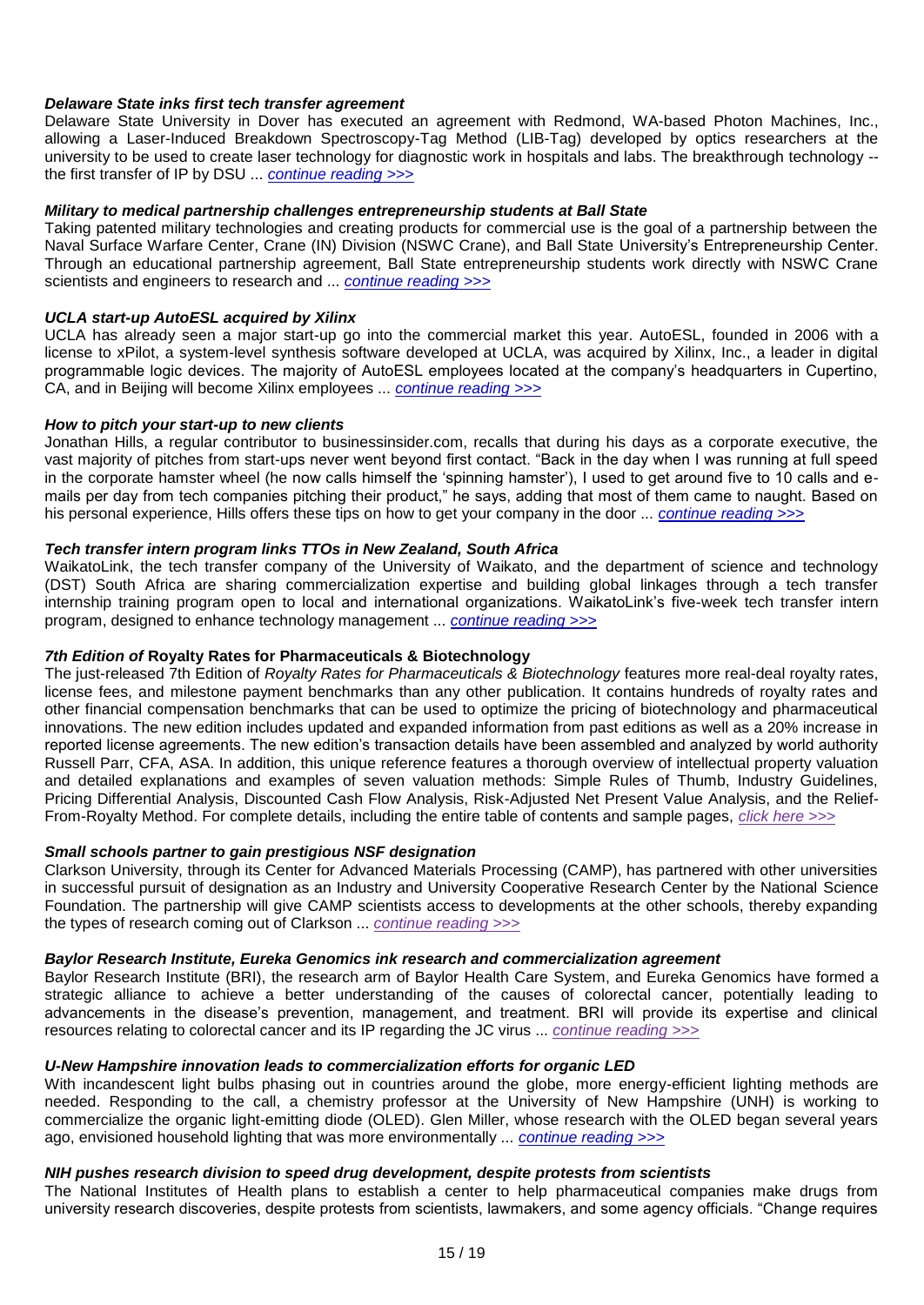action," says NIH director Francis S. Collins of the proposed National Center for Advancing Translational Sciences (Ncats), which the agency plans to launch by October ... *[continue reading >>>](http://www.technologytransfertactics.com/content/2011/03/09/nih-pushes-research-division-to-speed-drug-development-despite-protests-from-scientists/)*

## *ICAP Ocean Tomo launches University Tech Pool program*

ICAP Ocean Tomo of Chicago has launched its University Tech Pool program, which will draw relevant patents from multiple universities to create comprehensive patent portfolios that will be offered to the market at reasonable licensing terms. Details about the program were released both to potential university participants and end-licensees at the AUTM annual meeting last week ... *[continue reading >>>](http://www.technologytransfertactics.com/content/2011/03/09/icap-ocean-tomo-launches-university-tech-pool-program/)*

## *Go back to basics with direct mail*

In order to succeed with direct mail campaigns in today's "crazy economy," direct mail copywriter Dean Rieck recommends you remind yourself of basic principles. He offers the following tips: **Sell things people want.** "In general, direct marketing is not about creating markets but locating existing markets ... *[continue reading >>>](http://www.ipmarketingadvisor.com/content/2011/03/15/go-back-to-basics-with-direct-mail/)*

#### *Google provides AdSense optimization tips*

"SEO whistleblower" and veteran blogger Stephen Chapman of ZDNet recently met with a Google AdSense optimizer. While he did not divulge all the optimizer revealed, he did share these five tips for optimization tips contained in a Google hand-out: **Maximize your AdSense coverage.** "In order to maximize your earnings, place three AdSense ad units ... *[continue reading >>>](http://www.ipmarketingadvisor.com/content/2011/03/15/google-provides-adsense-optimization-tips/)*

#### *Learn Google"s ranking system to move up the search ladder*

Learning how Google's ranking system works can help you make important changes that can move your website up the ranking ladder, notes entrepreneur Spencer Pyle. He offers a number of suggestions about "need-to-know" basics for improving your site's Google ranking. First, he notes, when it comes to your web pages two different Google rankings are at work: your search result ranking and your site"s PageRank ... *[continue reading >>>](http://www.ipmarketingadvisor.com/content/2011/03/08/learn-google%e2%80%99s-ranking-system-to-move-up-the-search-ladder/)*

#### *Facebook redesign requires new marketing approaches*

Now that Facebook has made a number of changes to its platform, such as the new design, new layout, and the use of iframes to create custom tabs, an updated list of Facebook marketing tips could be helpful, says Paul Chaney, the new social media director at Practical ECommerce. Here are some of his marketing recommendations for Facebook"s redesigned platform ... *[continue reading >>>](http://www.ipmarketingadvisor.com/content/2011/03/15/facebook-redesign-requires-new-marketing-approaches/)*

### *Eight ways to manage negativity on Facebook pages*

"Not everything posted on your social media sites will be helpful or, indeed, welcome," notes Helen Leggatt, a British freelance writer who has been involved in the marketing industry since the early 1990s. "When you invite others to engage in dialogue, negativity is hard to avoid."

Some members of your Facebook page may have a genuine beef with your product or service, but some may just want to rant or cause trouble (trolling and spam), Leggatt shares, adding that "how you handle the situation will be very public, and reflect on your business and brand."

Therefore, she says, it"s essential that you know what to do when faced with complaints, criticism, or even blind rage on your Facebook Page. Here are eight tips to help you handle the situation ... *[continue reading >>>](http://www.ipmarketingadvisor.com/content/2011/05/10/eight-ways-to-manage-negativity-on-facebook-pages/)*

#### *Blog site provides new marketing outlet for TTOs*

A growing number of universities have come to recognize the marketing value of blogs, but not all of them have the staff or the time required to launch a blog and keep it fresh. For institutions in Boston, however, it"s no longer necessary for universities to create their own blog in order to post about their latest activities and share them with the innovation community ... *[continue reading >>>](http://www.ipmarketingadvisor.com/content/2011/03/15/blog-site-provides-new-marketing-outlet-for-ttos/)*

## *Patent reform passes Senate but fate remains uncertain*

Writing on the blog *IPWatchdog*, IP public policy consultants and lobbyists Manus Cooney and Marla Grossman examine the effort to move comprehensive patent reform legislation toward passage. S.23, "The America Invents Act," which was passed by the Senate in a 95-5 vote on Tuesday. Despite the strong Senate vote, the path forward for passage of the measure in the House of Representatives ... *[continue reading >>>](http://www.technologytransfertactics.com/content/2011/03/09/patent-reform-passes-senate-but-fate-remains-uncertain/)*

### *Supreme Court appears split in hearing of Stanford v. Roche*

The U.S. Supreme Court has now heard oral arguments in the closely watched case involving PCR patents between Stanford University and Roche Molecular Systems, which has significant implications for federally funded research institutions. The decision may hinge on a hole in the Bayh-Dole Act and lead universities, institutes, and small businesses to adjust their contractual procedures to protect IP developed ... *[continue reading >>>](http://www.technologytransfertactics.com/content/2011/03/09/supreme-court-appears-split-in-hearing-of-stanford-v-roche/)*

### *Multiple valuation methods more important than ever for early-stage IP*

At AUTM"s 2011 annual meeting last week, Ken Levin, from the Department of Veterans Affairs, moderated a discussion about the valuations that university TTOs place on their IP. The discussion focused on best practices, including the practice of looking at as many comps as possible to set the bounds of the negotiation. In a sense, comps provide a way to "argue back," according to AUTM participants ... *[continue reading >>>](http://www.technologytransfertactics.com/content/2011/03/09/multiple-valuation-methods-more-important-than-ever-for-early-stage-ip/)*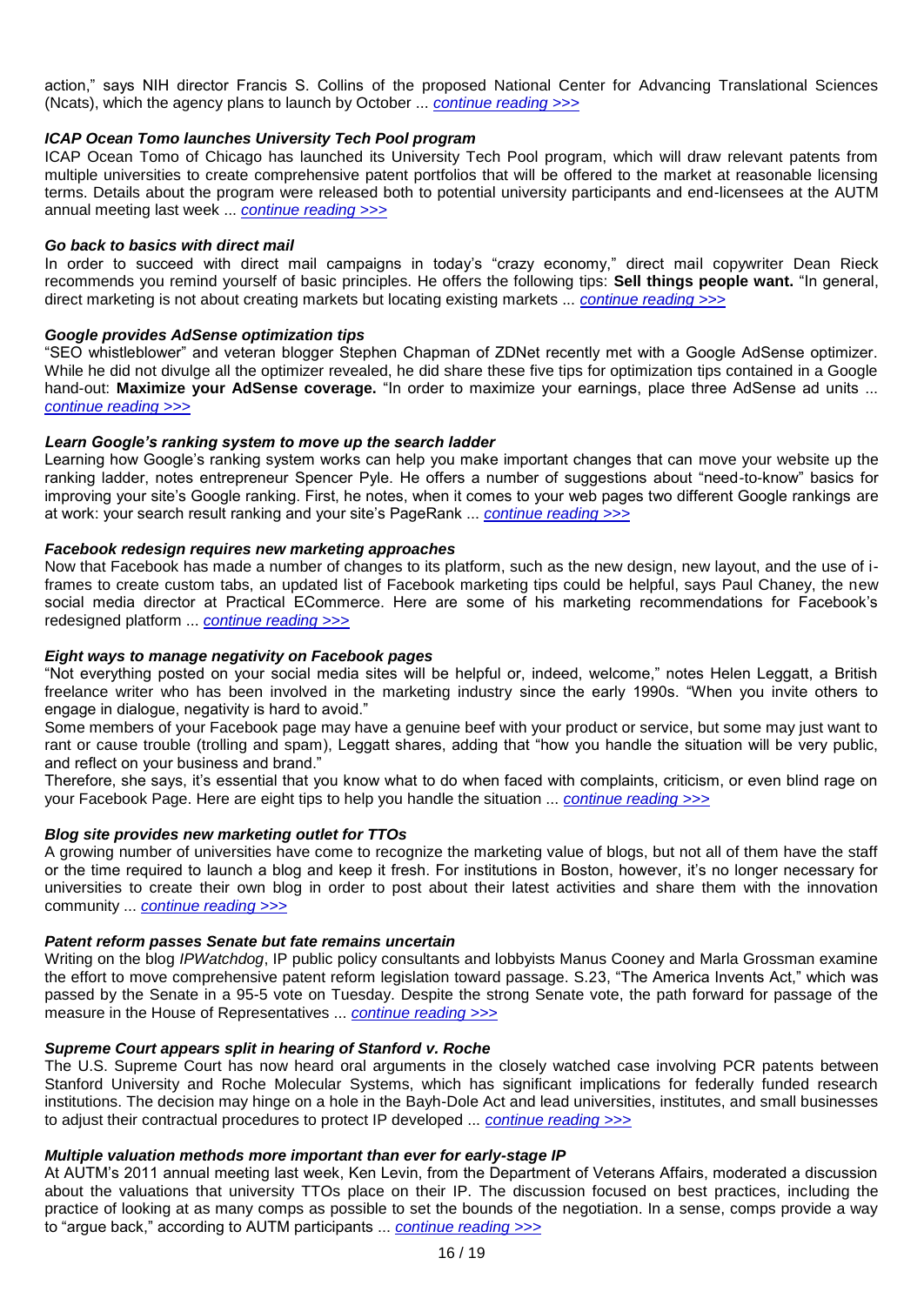## *EndoLumina wins AUTM"s venture pitch competition*

The creation, care, and nurturing of academic start-ups is a high-profile mission of TTOs. AUTM highlighted this aspect of the profession by hosting its first Venture Pitch Competition during last week"s annual meeting in Las Vegas. Four startups based on university technologies competed before a panel of VCs for the \$10,000 prize, which was awarded to EndoLumina, a medical device company spun out of ... *[continue reading >>>](http://www.technologytransfertactics.com/content/2011/03/09/endolumina-wins-autm%e2%80%99s-venture-pitch-competition/)*

## *AUTM stats offer big-picture value, but TTOs may need to dig deeper*

In tech transfer circles, nothing sparks a heated debate faster than the topic of metrics. In particular, there is grumbling a aplenty whenever the Association of University Technology Managers (AUTM) releases its annual Licensing Activity Survey, a practice the organization has been diligently carrying out now for 19 years ... *[continue reading >>>](http://www.technologytransfertactics.com/content/2011/03/16/autm-stats-offer-big-picture-value-but-ttos-may-need-to-dig-deeper/)*

## *Consider offshoring to improve staff efficiency, expand your business reach.*

Though there are potential downsides to offshoring certain tech transfer activities, under the proper circumstances offshoring can improve productivity, reduce costs, and free up valuable time for TTO staff to focus on getting more research out of the lab and into the marketplace …*[continue reading >>>](http://www.technologytransfertactics.com/content/spec/current-continued/)*

### *Express licenses: Craft realistic standards that fit your mission, needs.*

One of the latest entrants into the express licensing arena, the University of Nevada, Reno (UNR), has arrived at a unique mix of terms that they believe has the best chance of nurturing start-ups in a region that has not been particularly prolific in this regard to date …*[continue reading >>>](http://www.technologytransfertactics.com/content/spec/current-continued/)*

## *Tired of being a reactive TTO? Learn how Oregon State is switching gears.*

Sometimes a new name represents a simple rebranding. But at Oregon State University in Corvallis, transitioning the Office of Technology Transfer into the Office for Commercialization and Corporate Development marks a shift from a reactive posture to a proactive, holistic approach …*[continue reading >>>](http://www.technologytransfertactics.com/content/spec/current-continued/)*

# *External review: The "meat" of invention disclosure evaluations.*

Tech transfer officials at Oregon State expect that a new IP evaluation process will drive faster turnaround on invention disclosures, more informed decision-making by licensing associates, and stronger relationships with inventors and the business community …*[continue reading >>>](http://www.technologytransfertactics.com/content/spec/current-continued/)*

## *U Hawaii OTT realizes significant savings in legal expenses.*

The University of Hawaii Office of Technology Transfer and Economic Development has saved thousands of dollars and in some cases as much as 33% in legal expenses with creative cost-cutting strategies. The OTT has also realized savings by using the business school as a "shadow CEO" …*[continue reading >>>](http://www.technologytransfertactics.com/content/spec/current-continued/)*

### *"Old school" marketing rules still apply online*

"Online marketing … can sound overwhelming, but there"s no need to get scared off by the jargon," says Justin Bruce, who has been working in both traditional and digital marketing for over 15 years. "The old rules still apply." Here are five "old school" terms that he says are still vital to "new school" marketing ... *[continue reading >>>](http://www.ipmarketingadvisor.com/content/2011/04/12/%e2%80%98old-school%e2%80%99-marketing-rules-still-apply-online/)*

### *Innovaro unveils new version of Knowledge Express®*

IP licensing and innovation services company Innovaro, Inc., has released Knowledge Express v 2.0, which contains "a new and complete redesign" of their online information service. Knowledge Express brings over 30 proprietary data sources together into a web-based application that allows business development and technology managers access to competitive intelligence, IP, and industry ... *[continue reading >>>](http://www.ipmarketingadvisor.com/content/2011/04/12/innovaro-unveils-new-version-of-knowledge-express%c2%ae/)*

## *Be sure to hire capable mobile marketing firm*

"Mobile marketing is an amazing tool for small businesses to communicate with their customers, but you"ve got to have a strong mobile marketing program in place before you start," says Matt McKenna, president of Miami Beach-based Red Fish Media, a mobile marketing company with a client roster that includes Starbucks, MGM Mirage, Perry Ellis, Nike, Microsoft, and Anheuser-Busch. "That requires ... *[continue reading >>>](http://www.ipmarketingadvisor.com/content/2011/04/12/be-sure-to-hire-capable-mobile-marketing-firm/)*

### *University of Minnesota licenses online tool for TTOs*

The University of Minnesota has inked a license agreement with CaSTT, LLC, a start-up formed to bring its CaSTT (Commerce and Search for Technology Transfer) software to market. Originally developed for internal use by U-Minn"s TTO, CaSTT is a package of software tools and consulting services that allow TTOs to make technologies available for licensing in a searchable, online database and, in some ... *[continue reading >>>](http://www.ipmarketingadvisor.com/content/2011/04/05/university-of-minnesota-licenses-online-tool-for-ttos/)*

### *More universities battle over branding*

Apparently, university colors are not the only bone of contention among branding-minded institutions. A big to-do recently arose over the use of the color orange by Syracuse and other schools (see last week"s e-News). Now, North Carolina State University, it seems, wants to be the only Wolfpack prowling the lucrative world of college merchandising and licensing, a goal that has put it at odds with Loyola ... *[continue reading >>>](http://www.ipmarketingadvisor.com/content/2011/04/05/more-universities-battle-over-branding/)*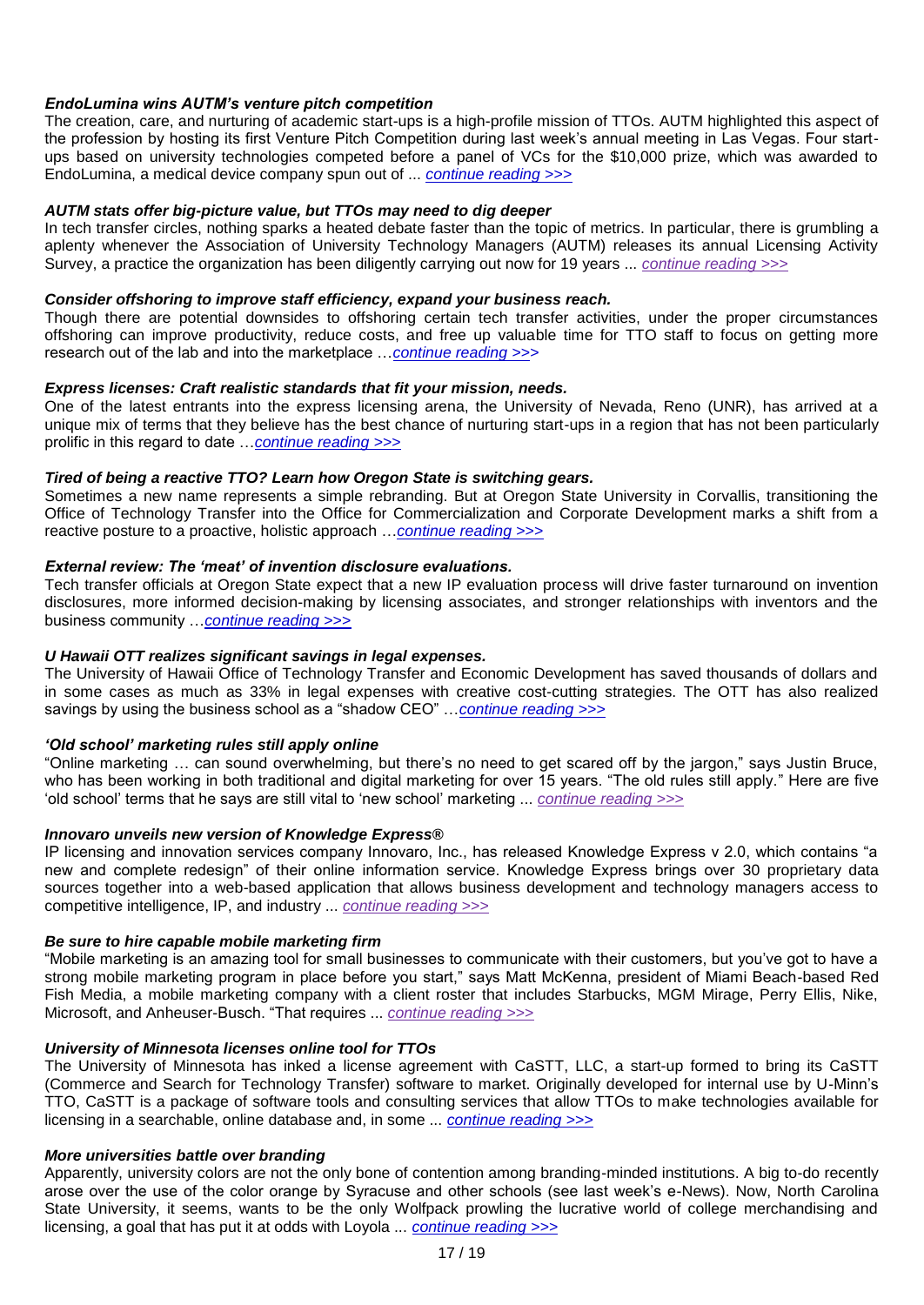## *Here"s how to maintain brand consistency across social media*

If you"re addressing the challenge of maintaining brand consistency across social media, it pays to listen to the experts. Here are some of their recommendations: **Establish your brand voice.** Before you go out on Twitter and Facebook to promote your brand, you have to decide what exactly your brand stands for. "You need to find a mission, principles, and a standard for what drives your brand," says Michael Sunden ... *[continue reading >>>](http://www.ipmarketingadvisor.com/content/2011/03/29/here%e2%80%99s-how-to-maintain-brand-consistency-across-social-media/)*

## *Political campaigns, IP marketing have much in common*

IP marketers rarely, if ever, think of themselves as politicians, and it"s fair to say that politicians never think of themselves as IP marketers, yet there is much that tech transfer professionals can learn about marketing from political campaigns, says political consultant Rob Kubasko, who headlined a marketing session on that very topic at the recent AUTM meeting in Las Vegas ... *[continue reading >>>](http://www.ipmarketingadvisor.com/content/2011/04/05/political-campaigns-ip-marketing-have-much-in-common/)*

### *Transformation of TTO seeks to up disclosures*

The word "transformation" is sometimes used as much for effect as it is to accurately depict just how much an organization is changing, but at Oregon State University the newly named Office for Commercialization and Corporate Development is a clear departure from its predecessor, the OSU Office of Technology Transfer (OTT). Created with the goal of making OSU a more active developer of innovations and corporate ... *[continue reading >>>](http://www.ipmarketingadvisor.com/content/2011/03/29/transformation-of-tto-seeks-to-up-disclosures/)*

### *Do social media users "like" you?*

Many organizations make a "huge mistake" when becoming involved in social media; they assume that traditional marketing tactics will readily translate over to the social media framework, says Walter R. Dailey, lead consultant and executive producer at Dailey Sound Vector Media, a creative services organization that specializes in developing commercials, jingles, and marketing campaigns. "As you... *[continue reading >>>](http://www.ipmarketingadvisor.com/content/2011/03/29/do-social-media-users-%e2%80%98like%e2%80%99-you/)*

## *Can your university "own" its colors?*

When Syracuse University quietly filed for a federal trademark on the word "orange" for use on apparel in 2006, nothing seemed to stand in the way. A similar but broader filing it had made two years earlier was being considered, Syracuse hadn't heard a whisper of protest. (Orange is the university's sports nickname & team color)...*continue reading* >>>

# *Recommendations offered for marketing with "pull" technology*

Consultant Martin Zwilling notes that Guy Kawasaki, in his new book "Enchantment: The Art of Changing Hearts, Minds, and Actions," provides some in-depth recommendations on the how-to of using "pull" technology for marketing, rather than the more traditional and static push tactics most marketers employ. "Here are some of his recommendations for web sites and blogs that I particularly recommend to entrepreneurs and start-ups," says Zwilling ... *[continue reading >>>](http://www.ipmarketingadvisor.com/content/2011/03/22/recommendations-offered-for-marketing-with-%e2%80%9cpull%e2%80%9d-technology/)*

### *TTO mixing "aggression" and flexibility*

Howard Grimes, dean of research and graduate studies at Washington State University, says his university is "aggressive" in its approach to marketing IP, but that flexibility is an equally important component of what he considers to be WSU"s unique approach. The traditional university model, he says, employs a "pull out" approach. "The inventor comes up with an invention ... *[continue reading >>>](http://www.ipmarketingadvisor.com/content/2011/03/22/tto-mixing-%e2%80%98aggression%e2%80%99-and-flexibility/)*

### *Free newsletter provides marketing outlet for stem cell IP*

Univercellmarket.com is offering "targeted" marketing for stem cell and regenerative medicine licensing opportunities via a new weekly newsletter called "360." The newsletter is distributed to more than 2,000 members (primarily industry representatives) around the world. The portal currently lists over 4,000 organizations, enabling visitors to search for therapies and stem cell banks, suppliers of GMP manufacturing services ... *[continue reading >>>](http://www.ipmarketingadvisor.com/content/2011/03/22/free-newsletter-provides-marketing-outlet-for-stem-cell-ip/)*

## *DVD library of best practices for university start-ups features new #1, U of Utah*

**Start-Up Boot Camp for University TTO Professionals and Inventors**, featuring six sessions filled with nine hours of best practices from 11 world-class start-up experts, is now available as a complete DVD library. Among the featured faculty are the top execs from the University of Utah TTO, which ranked #1 in start-up formation in the latest AUTM survey results. From early decision-making to exit strategies and each milestone along the way, the series is carefully crafted to provide the detailed guidance and advice needed to take academic start-ups beyond survival and ultimately to a liquidity event. The DVD library makes it easy and convenient to share with your entire staff and faculty, and *E-News* readers receive a 50% discount off the regular price, plus a free copy of the special report "Start-Up Strategies" from the Tech Transfer Library. [CLICK HERE for complete agenda and faculty details, and to order >>>](http://www.ipmarketingadvisor.com/content/audio/subc-en/)

### *New book offers "no-nonsense" guide to social media*

Sales and marketing consultant Gaspare J. Marturano has published a new book, "Socialize With Me Or Someone Else Will," which covers tips, tools, and strategies for engaging friends, followers, and contacts using social media. Marturano says that discussions with others convinced him there was a need for an easy to read, "no-nonsense" social media guide. "My book offers tips, tools, and ... *[continue reading >>>](http://www.ipmarketingadvisor.com/content/2011/03/22/new-book-offers-%e2%80%98no-nonsense%e2%80%99-guide-to-social-media/)*